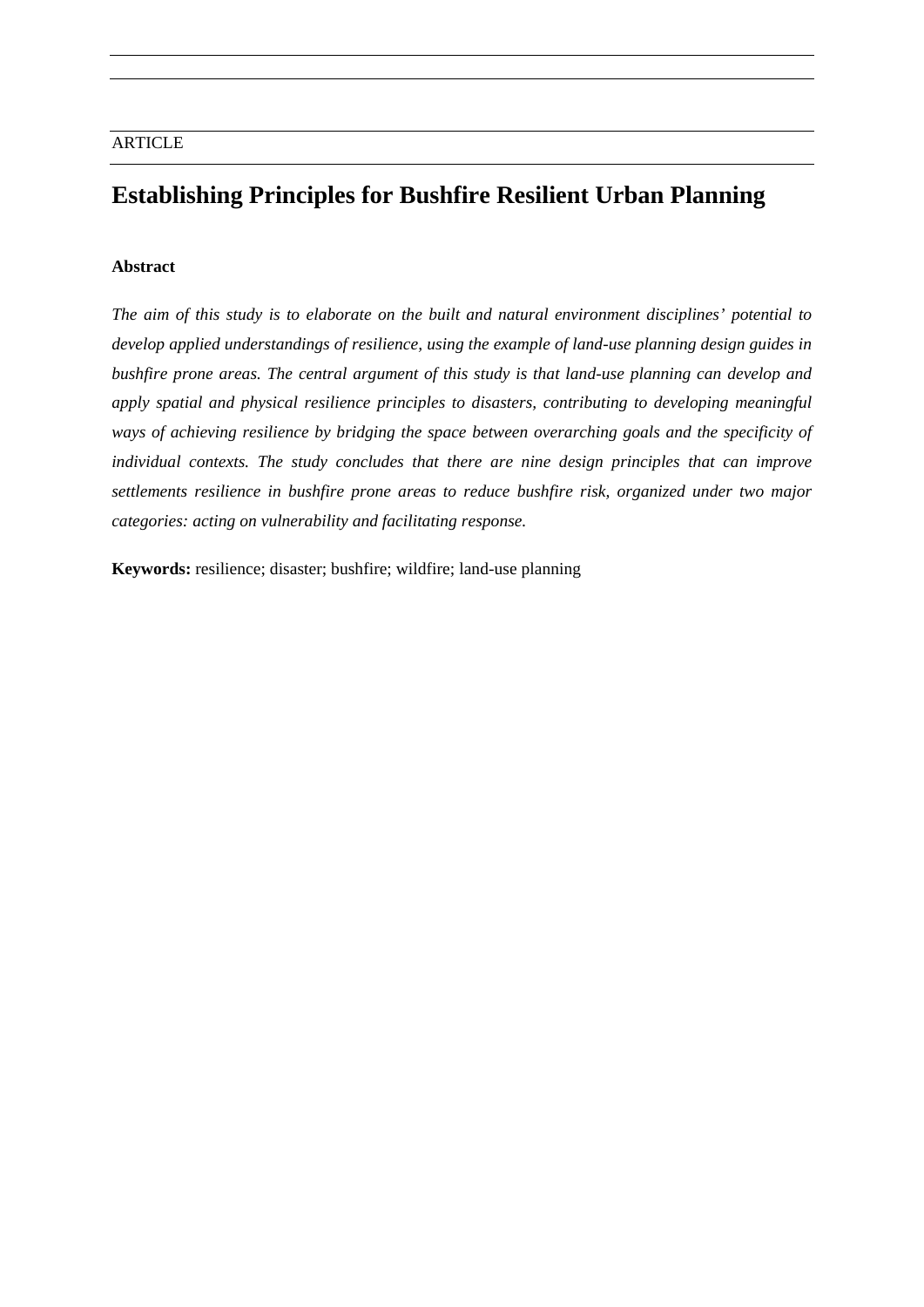#### **1. Introduction**

As awareness of the scope and potential negative impacts of disasters upon settlements increases, the need to clarify and delineate the nature of resilience in useful ways gains momentum. Current international trends suggest that more disasters will occur per year, that their economic impact will be higher, and that more people will be affected over time (Coppola, 2015, pp. 18-20). An important consideration that can inform urban planning activities is recognition that natural hazards might not necessarily translate into disasters  $-$  *if* adequate measures are taken early to reduce vulnerability factors (Shah & Ranghieri, 2012, p.XXI). The concept of *resilience* is now being taken up with vigour, not just as 'bouncing back' but as improving conditions, to 'bounce forward'. In parallel is a need to establish conditions that avoid or minimize disasters and other emergent risks in the first place. Under the broad umbrella term of resilience, the ability to establish clear pathways to deal with the threat of disasters resulting from interactions with hazards such as floods and bushfires is now understood as a core part of urban management. However, the challenge of translating resilience from a descriptive and multifaceted ideal into useful on-going practices remains.

Using an examination of bushfires (otherwise known as wildfires) as a specific hazard type, this research argues that applied, critical and nuanced use of resilience concepts can provide ways forward. Urban planning can use this concept meaningfully, but only as it is applied to specific circumstances. Among diverse approaches to spatial management, land-use planning appears to have great potential for risk reduction, as it can be an effective design facilitator and guide. However, there are often limited connections between urban planning and emergency planning, breaking the disaster management continuum and limiting spatial planning's attention on disaster management measures and requirements.

This paper argues that middle-tier and applied understandings are essential to developing meaningful ways of achieving resilience, bridging the space between overarching goals and the specificity of individual locations and challenges. This paper reports research into the example of land-use planning design guides in bushfire prone areas. Based on documentary analysis of international land-use planning policies, coupled with interviews with experts, the research establishes nine fundamental principles that guide the design of settlements at the site and subdivision level. These provide an illustration of the range of issues and possibilities relating to land-use planning that, as a built form outcome facilitator, can contribute to the development of resilience in bushfire environments. The principles are organized under two categories: 'acting on vulnerability' and 'facilitating response'. From the documents analysed, it is argued that there is considerable convergence of themes across the international contexts where bushfire risks exist.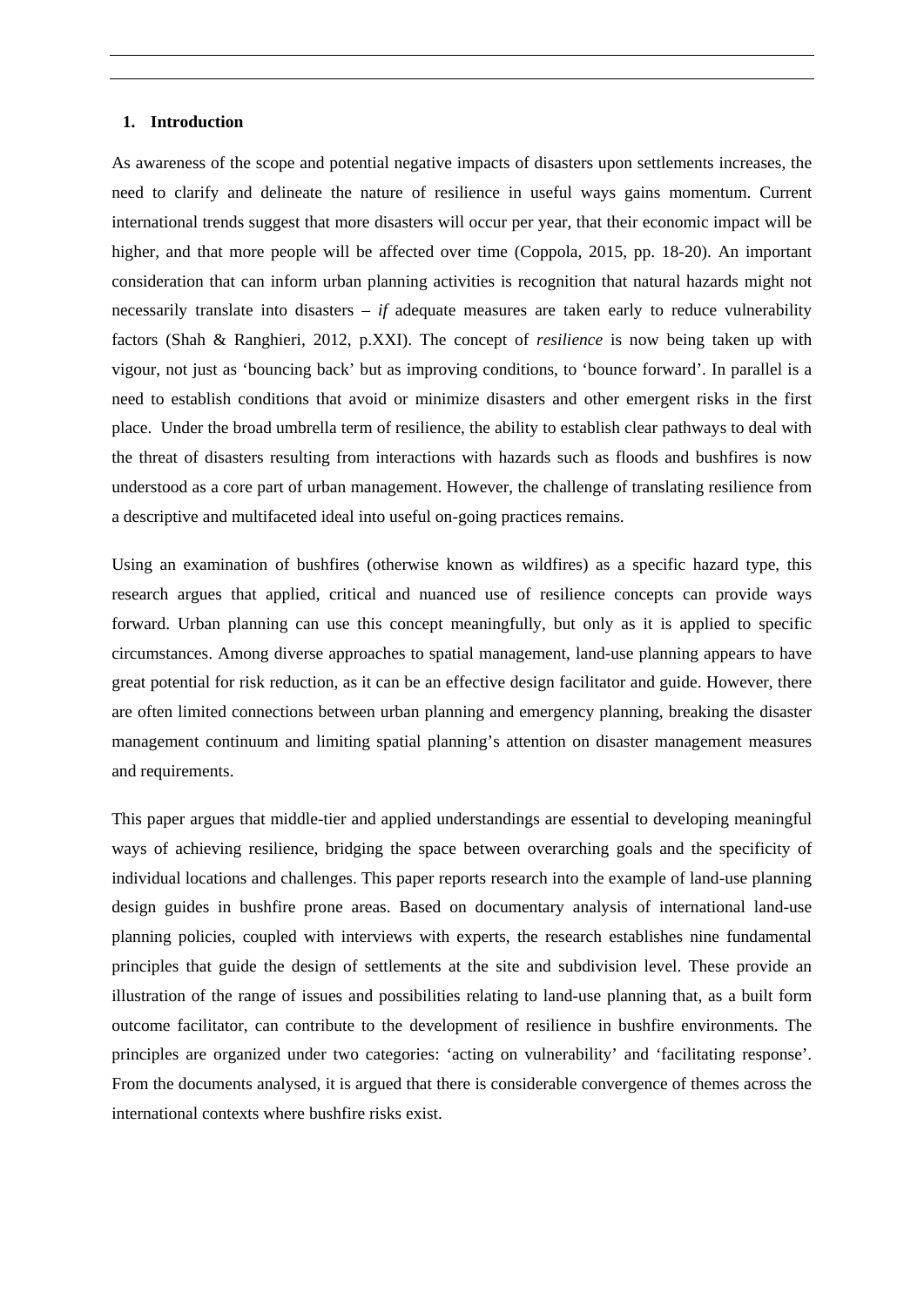The paper begins by outlining the problem of risk and disasters and the case of bushfires. This is followed by setting out urban planning's potential for disaster risk reduction and developing resilience. Further, the research method used to assess the design principles is described. Next, the relationship between planning and settlements' vulnerability to bushfires is explored. The final section considers planning's potential as an integrative force for the facilitation of response in case of bushfire events.

#### **2. The Problem of Disaster Resilience and the case of Bushfires**

Natural hazards represent great risks for vulnerable communities and interest in developing resilience is increasing. Disasters are events where disruption occurs and the functioning of a community or a society and the subsequent losses and impacts are such that the affected community or society can no longer cope (International Strategy for Disaster Reduction (ISDR), 2009). However, while natural hazards can result in significant impacts upon communities, this does not have to necessarily be the case. In fact, disasters are not 'natural' (Lizarralde, Johnson, & Davidson, 2010, p.1); but rather result from the relation between exposure to natural hazards, vulnerable built environments and lack of capacity to cope with possible events (International Strategy for Disaster Reduction (ISDR), 2009). Thus, disasters are not unfortunate or unavoidable accidents, exogenous to humans and their settlements, or even unpredictable in most circumstances, but rather they are to some extent human– made. Consequently, there is an increasing interest in developing resilience to help vulnerable populations face unpredictable disruptions (Fainstein, 2013, p.4). The incorporation of the concept of resilience to the disaster discourse changed the approach to disaster management. This can be seen as 'the birth of a new culture of disaster response' (Manyena, 2006), contributing to improve the understanding of risk and vulnerability, and changing the focus from emergency management to development of resilience. It is increasingly addressed not only by academic discourses but also by government policy ones, reciprocally influencing each other (Welsh, 2014, p.15). However, as the increasingly powerful concept of resilience is taken up across business and government, its broad use is also bringing challenges to its clarity and specificity, disguising inconsistencies and illusions (Gleeson, 2013, pp.10-11). This calls attention to the need to develop understandings of middle-tier and applied ways of achieving resilience, bridging the space between overarching goals and the specificity of individual locations and challenges.

Disaster resilience is based upon balancing abilities to resist and avoid impacts with the capacity to adapt to them. Often, the emphasis when approaching disaster resilience is placed on one of both, yet balancing the strength and flexibility of systems, communities or societies provides a more comprehensive and realistic approach for disaster contexts. In fact, Davis and Alexander (2016) broadly define resilience as the combination of resistance and adaptability; arguing that since hazards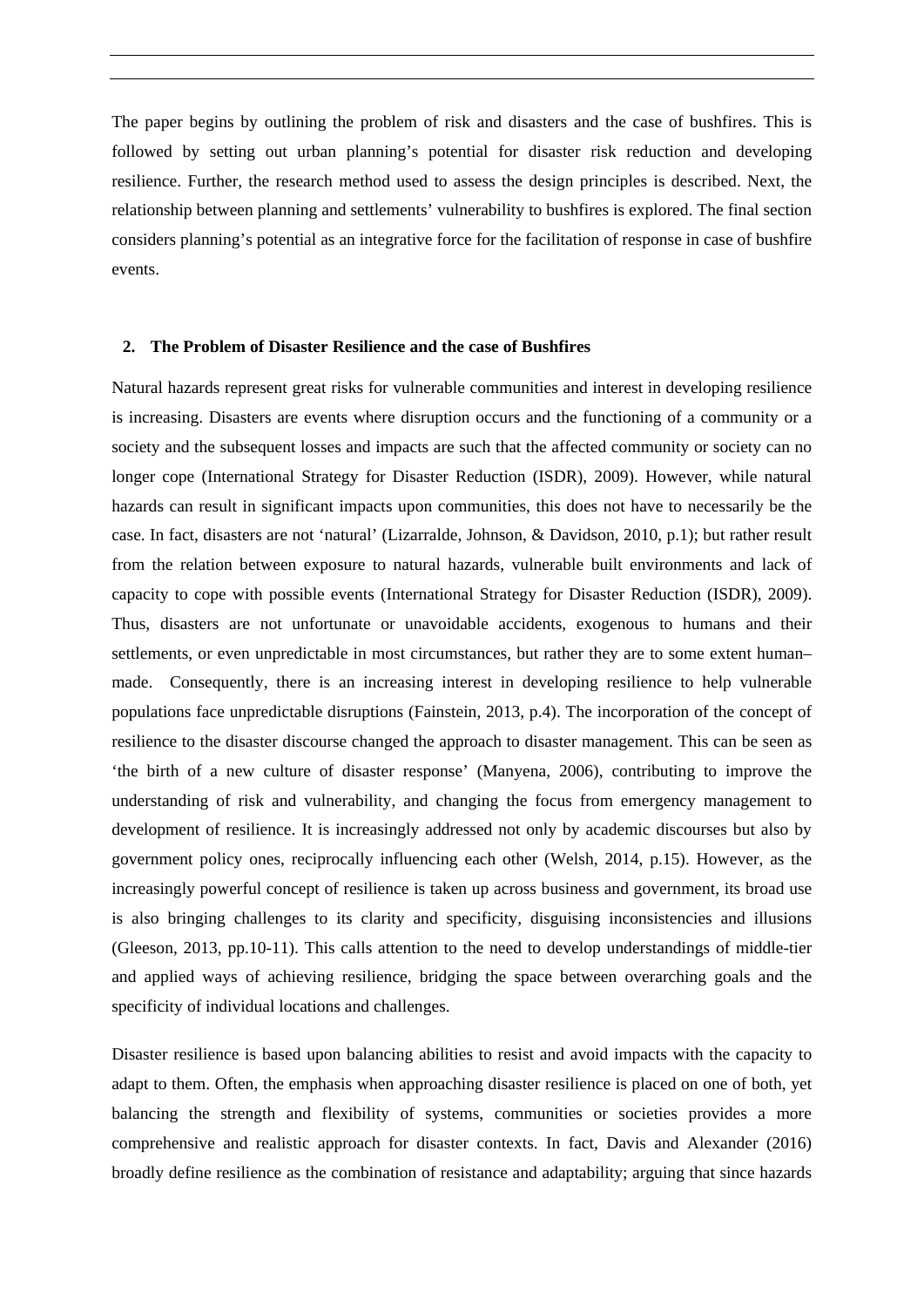and disasters cannot be eliminated; society must adapt to them but also should resist their impacts. This approach is also supported by Zhou, Wang, Wan, and Jia (2010) definition – the capacity to resist loss during a disaster and to reorganize after it. Resistance can be related to resilience in a structural sense, meaning buildings and other constructions are able withstand the action or effect of hazards (Davis & Alexander, 2016, p.258). Maintaining and improving systems' capacity to resist is directly related to disaster mitigation and disaster risk reduction. It can contribute to reduce greatly losses by reducing likelihood or the impact of hazards.

Resilience is often understood broadly as 'bouncing back' or after some form of adversity such as a cyclone, flood or bushfire, yet a 'bouncing forward' conceptualization appears to be valuable for disaster contexts. The bounce back approach is related to disrupted system coping capacity during the response and recovery phases to return to an approximation of its previous functions (Manyena, O'Brien, O'Keefe, & Rose, 2011). This implies a return to conditions that caused the disaster in the first place, which arguably is a short term focus on recovery and reconstruction – called 'passive resilience' – with limited value (Sudmeier Rieux, 2014). From this perspective, change is only associated with strengthening the existing structures to resist disasters, calling attention to a need for more transformative approaches to resilience. Transformation should be encouraged during mitigation and preparedness phases, to move innovatively to a more desirable trajectory (Davoudi, Brooks, & Mehmood, 2013). Transformability refers to the capacity of systems, communities or societies' to adjust to disasters in order to innovatively evolve into a different more desirable long term development (Holling, Gunderson, & Peterson, 2002), which is more appropriate to address the underlying risk factors and to engage in new development pathways for disaster risk reduction and prevention in the long term (Sudmeier Rieux, 2014, p. 75). Transformation can be facilitated by mechanisms established by societies to prevent and prepare to deal with uncertainty and change, through values, norms, practices and governance systems (Manyena et al., 2011, p.419). This is significant because it means societies may consciously and gradually evolve into more desirable, better prepared, new states.

#### **3. Planning's Potential**

It is well accepted, at least at a conceptual and policy level, that if disaster management processes and emergency planning are integrated with spatial planning, significant gains in risk reduction could be achieved. Advantageous settlement patterns themselves are a fundamental element in the avoidance or reduction of disaster impacts. This is primarily a physical or resistance view of resilience based on ensuring that structures are appropriately sited and designed; however, it cannot be separated from ecological, economic and social aspects. In particular, land-use planning mechanisms and processes, as facilitators providing guidance for the design of settlements, could contribute much more to reducing the likelihood and consequences of hazards.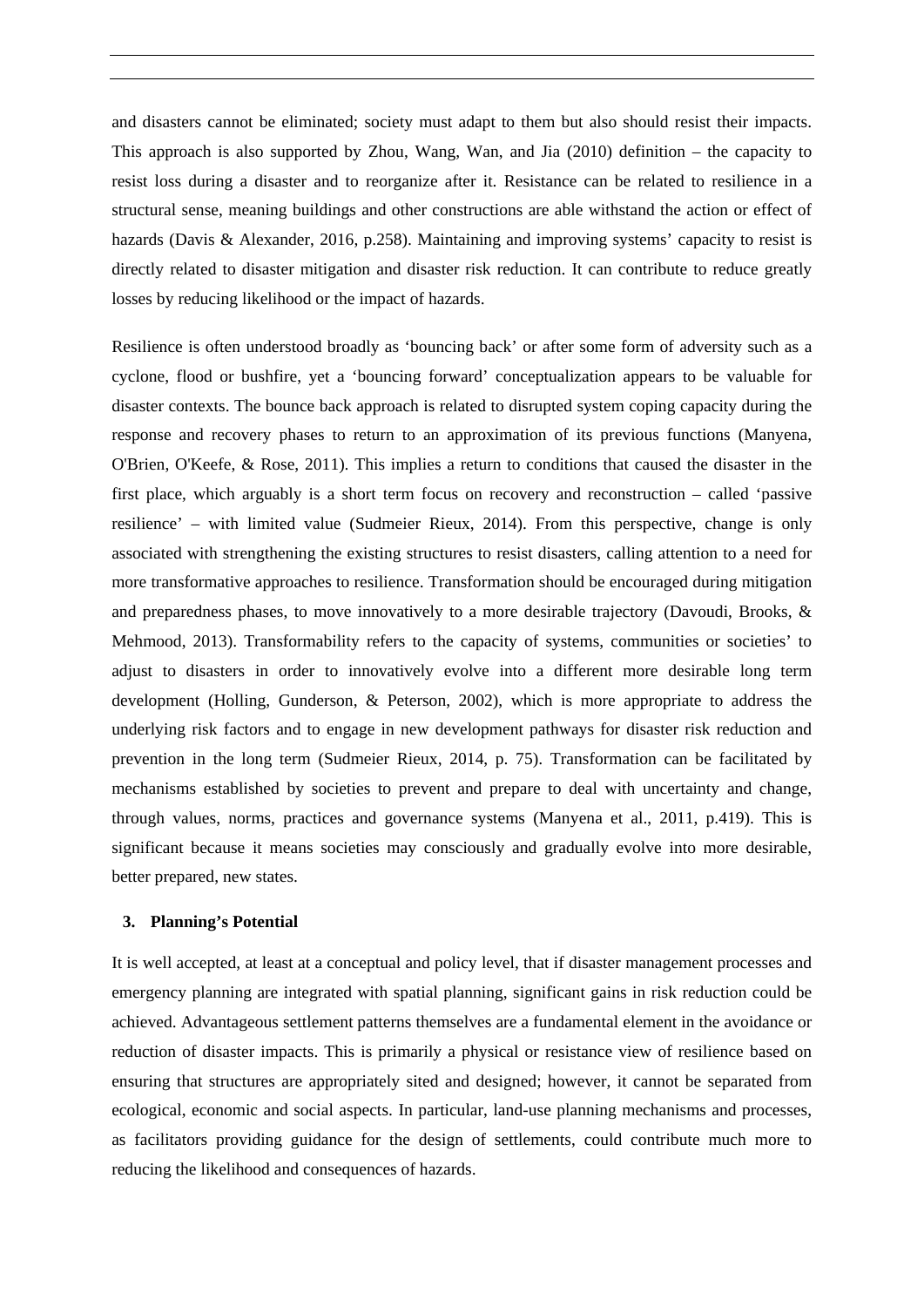In seeking to resolve multiple goals, urban planning establishes processes to achieve better spatial arrangements than those that would occur without intervention (Hall, 2002, pp.1-4). Since emergency planning has at its base geographical and spatial components, it is strongly linked with urban planning (Alexander, 2009, p.165; Sapountzaki et al., 2011, p.1470). Territorial (regional and strategic) planning can be considered the natural extension of risk management (International Strategy for Disaster Reduction (ISDR), 2004, p.314), functioning as a coordinating platform. However, until recently there have usually been limited connections between spatial planning and disaster risk reduction. This has meant that effectiveness in planning and preparation phases has been limited (Sapountzaki et al., 2011, pp.1445-1446), leading to spatial planning often focussing on response and recovery requirements.

Among the urban planning approaches available, land-use planning regulation and design guides appear to have significant ongoing potential for disaster risk reduction. Given that land-use planning's objective is to deliver improved spatial arrangements, coordinating competing interests to act in the light of collective good (Healey, 1997, p.310); it has great potential to address the conflicting considerations that are inevitably part for disaster risk reduction and life protection. Moreover, landuse planning allows agencies to think and act in different scales of space, time and governance (Hürlimann & March, 2012, pp.480-481) while performing locally to establish the most favourable spatial arrangement for each particular place (March & Henry, 2007, p.17). Land-use planning can be an effective facilitator of reduced risks, in terms of locational and design outcomes (Burby, 1998, pp.9-10). Locational risk refers to limiting development in locations exposed to unreasonable risks. This approach is effective in reducing losses, but implies economic sacrifice associated with nondevelopment of land, even if risks are at low to medium levels. Design outcomes refers to ensuring adequate design and development standards for safe construction in hazard prone areas through landuse regulations (Burby, 1998, pp.9-10; Council of Australian Governments (COAG), 2011, pp.11-12).

Design, as an aspect of urban planning, is a process of solving problems through analysis, synthesis and evaluation of planned spatial outcomes. It involves identifying problems within a particular context that require action to improve them (Lawson, 1990, 2004). Design facilitated via land-use planning requirements can provide a logical and consistent basis to offer guidance to positively influence design outcomes (Blessing & Chakrabarti, 2009, p.87). By incorporating disaster management parameters, land-use planning has the ability to guide settlements' design to reduce disaster risks, while still allowing some growth in medium risk areas (Burby, 1998, pp.9-10).

Despite recognition in the literature and higher tier government policies, practical ways of integrating urban planning for developing resilience have not been explored in depth. While there are connections between urban planning and emergency planning, these can actually disrupt and limit spatial planning's attention on the whole spectrum of PPRR measures available (Sapountzaki et al.,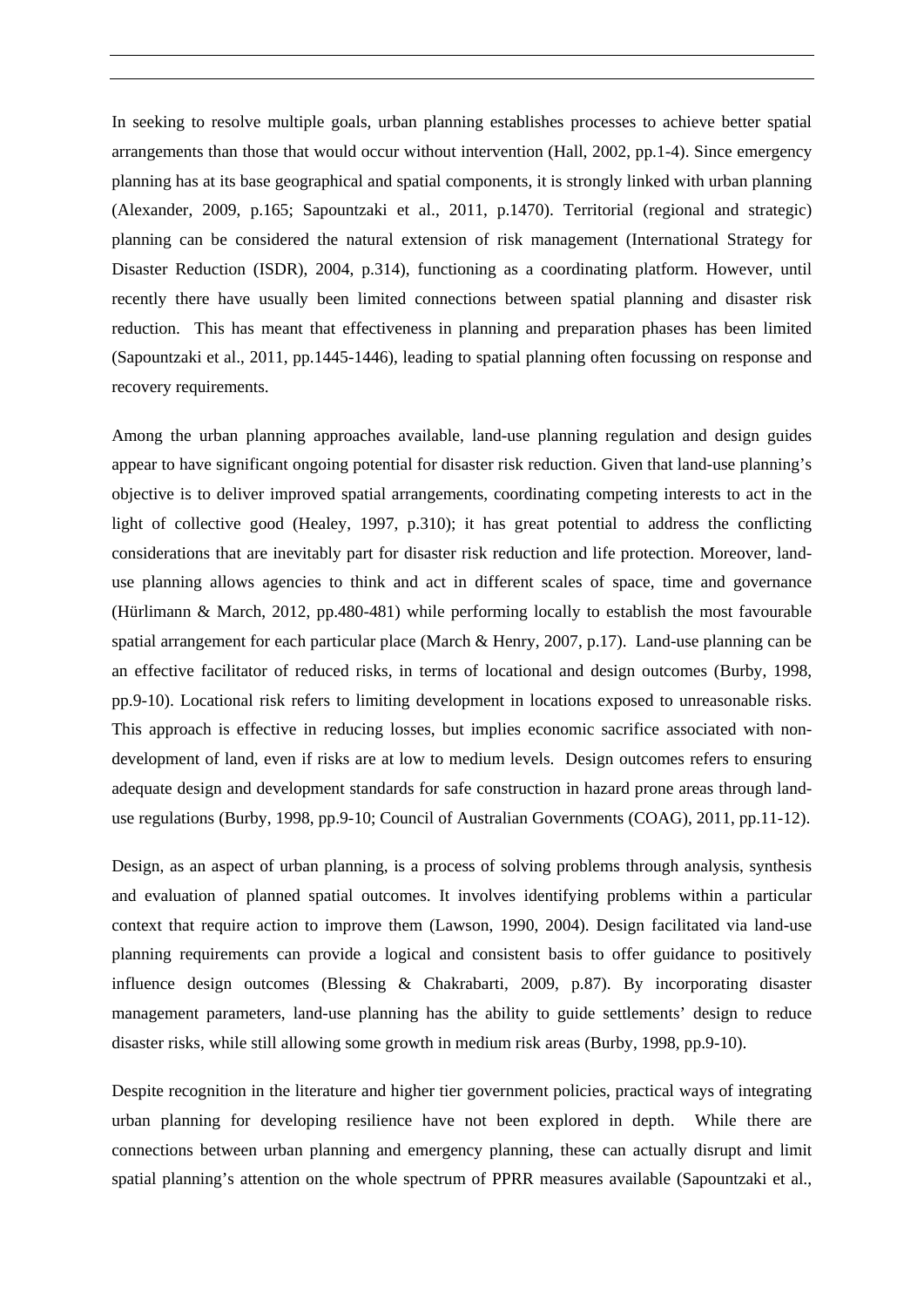2011, pp.1445-1446). Ideally, for the development of land-use plans, local governments gather and analyse data to determine the suitability of land for development (Burby, 1998, pp.1-2, 18). Risk assessments should be incorporated into the analysis, so that land is managed in a compatible way (Deyle, French, Olshansky, & Paterson, 1998, p.160). However, during the land-use planning development and process, only hazard identification and vulnerability assessments are commonly used instead of overarching risk analysis assessments that provide a more complete risk description and estimations (Deyle et al., 1998). Moreover, planning urban development is a continuous process that should be constantly monitored (Hopkins, 2001, p.16). By including disaster considerations while monitoring, land-use planning can increase the effectiveness of disaster management. Indeed, emergency plans should be revised and tested regularly for effectiveness, yet they tend to be regarded as static documents that are an end in their selves (Alexander, 2005, p.160, 165).

In fact, Davoudi (2012) argues that most uses of resilience in urban planning fail to adequately translate resilience concepts. Problems exist with understanding prior intentionality of human actions, as opposed to resilience occurring after an event; the actual goals sought by resilience in different settings and assumptions of 'naturalness' that this might entail; the boundedness of actions that raises questions of 'resilience of what to what?'; and, the power-blind assumptions of resilience, when a core question remains – 'resilience for whom' (Davoudi, 2012).

While it is beyond the scope of this paper to fully resolve all of the challenges posed by resilience, it is argued, using an examination of a specific hazard, that applied, critical and nuanced use of resilience does provide ways forward. Urban planning can use this concept meaningfully, but only as it is applied to specific circumstances.

### **4. Bushfires as hazards, and the risks in urban-rural interfaces**

As a natural hazard, bushfire has particular characteristics stemming from the physical world of their fuel sources: grass, scrub or forest fires (Ramsay & Rudolph, 2003, p.10). They can burn large areas of land. Topography, weather conditions and vegetation type are the main factors that affect fires' behaviour (Country Fire Authority (CFA), 2012, p.5). The slope of the terrain influences bushfire speed and intensity; uphill, fire spreads faster than across a flat terrain or downhill, generally doubling the speed for every 10° of uphill slope (Country Fire Authority (CFA), 2012, p.5). Weather conditions such as humidity, wind, and atmospheric conditions affect bushfires' speed, direction, size and intensity, promoting ignition and spread (Country Fire Authority (CFA), 2012, pp.5-6). Fuel availability and characteristics have considerable influence on the spread of fire (Country Fire Authority (CFA), 2012, p.6). When interacting with settlements, a small fire has three mechanisms of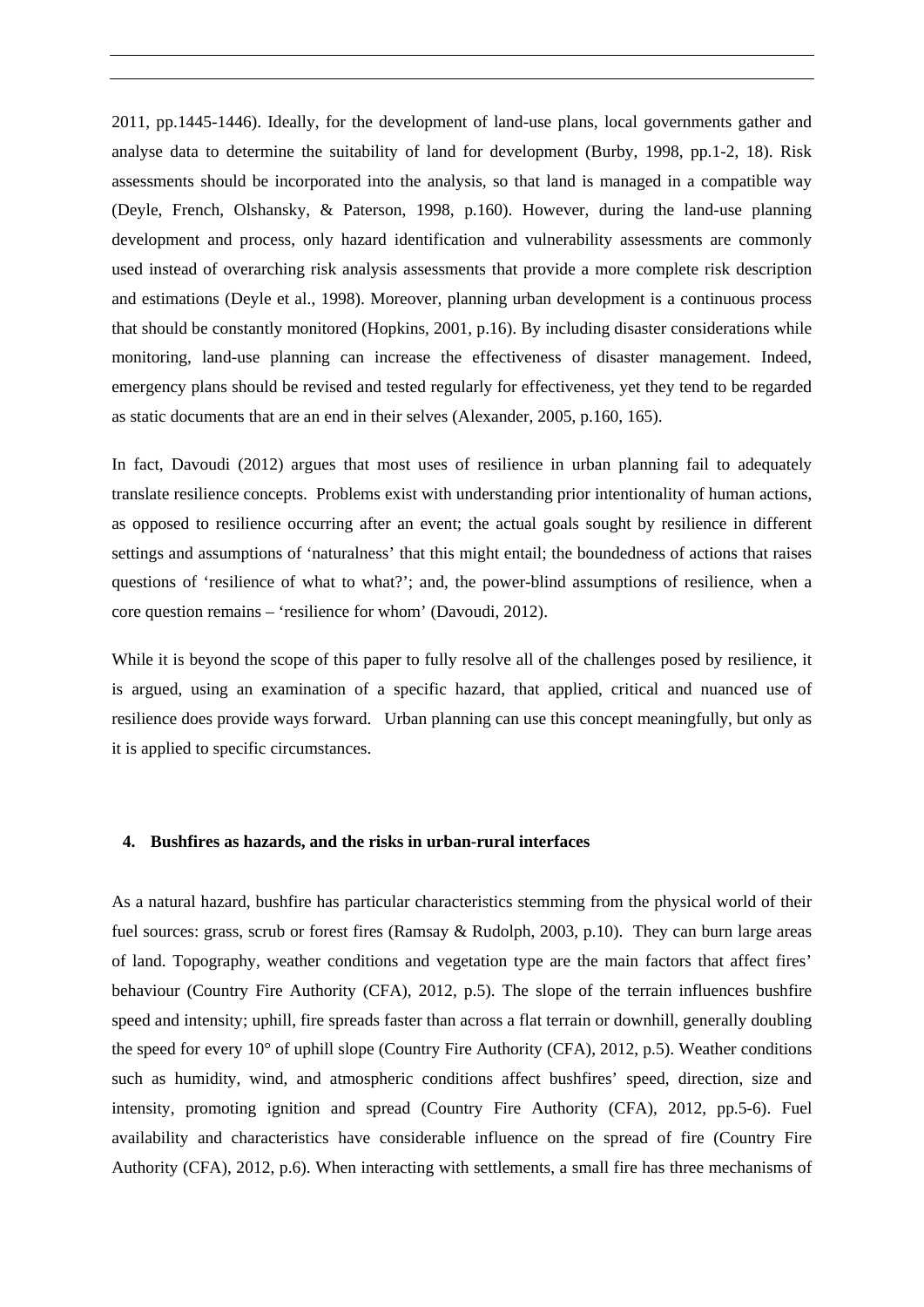attack: embers, heat radiation, and direct flame (Ramsay & Rudolph, 2003, p.15). Embers are the most common mechanism of building's ignition during a bushfire (Country Fire Authority (CFA), 2012, p.7; NSW Rural Fire Service, 2006, p.69). Radiation represents the greatest danger for humans (Country Fire Authority (CFA), 2012, p.7). Direct flames can ignite buildings if close to fuel sources (Ramsay & Rudolph, 2003, p.9). A fourth mechanism could be included in large fires: fire-driven wind (Country Fire Authority (CFA), 2012, p.9; Ramsay & Rudolph, 2003, p.21); referring to the impacts of wind damaging structures, allowing embers to enter and ignite them.

Bushfires can pose considerable risks at urban interfaces with vegetated areas. However, actual disasters resulting from bushfires can often be avoided if appropriate measures are set in place to guide settlements' development and to manage them over time. Certain landscapes are naturally fire prone, often relying on fire as a process of regeneration. In these contexts, settlement patterns in urban-wild interfaces can affect the frequency and intensity of catastrophic bushfires, increasing the risks for humans, properties and the environment (Butt, Buxton, Haynes, & Lechner, 2009, p.1). Further, climate change might be increasing that risk (Buxton, Haynes, Mercer, & Butt, 2010, p.4). Therefore, the interface between urban land and wild land is where humans' lives and material goods are more exposed to fire (Gill & Stephens, 2009, p.1). Vulnerable settlement patterns in these interfaces are no new thing. In the past, it was common that development occurred in areas of inherent risk, a legacy that presents great ongoing challenges for management agencies (Ellis, Kanowski, & Whelan, 2004, p.92). Nowadays, many cities continue to expand to areas at risk due to growth pressures to provide urban land – commonly cheaper in the peripheries of cities – for increasingly urban populations. These growth pressures are often complicated by political concessions in order to stimulate economies, to keep construction industry productivity and to maintain housing affordability. Additionally, some individuals have a strong desire for connection with nature, leading them to settle in bushfire environments, or to modify the vegetation that surrounds them increasing the fuel sources, or even to oppose managing vegetation to reduce bushfire risk.

#### **5. Assessing Design Principles**

The research aims to elaborate on the built and natural environment disciplines' potential to develop applied understandings of resilience, using the example of land-use planning design guides in bushfire prone areas. The primary question that guided the study was: 'Internationally, what fundamental design principles guide settlements in bushfire prone areas at the level of the site and subdivision to develop resilience to bushfire hazard?'

#### *Selection of method, methods of data collection and analysis*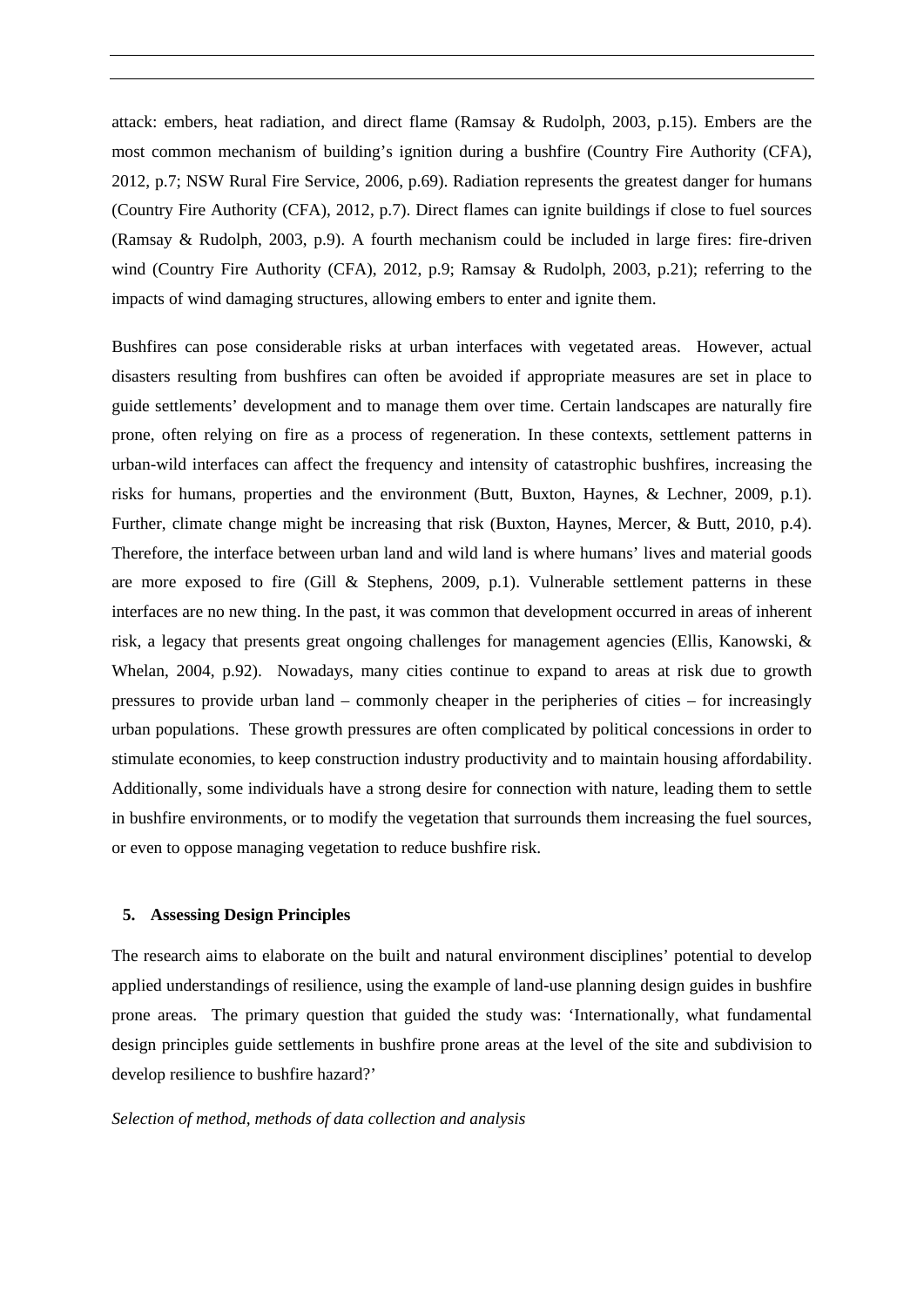A qualitative method was employed based upon two main sources of data. Firstly, international policy and documentary information from USA, French, Spanish and Australian policies and guidelines were examined (see Table 1). These sources were selected because they are appropriate to answering the exploratory nature of the research question (Yin, 1994, p.6). The criteria for selecting the cases include the policy and documents being well established and comprehensive, their availability, the researchers' language abilities, and high bushfire severity within the areas they apply (County of San Diego, 2011, p.5; Ministère de l'écologie du developpement durable et de l'énergie, 2012; Ministerio de Agricultura Alimentación y Medio Ambiente, 2013; National Fire Protection Association (NFPA), 2013b; Orange County, 2005, p.III-3). Secondly, semi-structured face-to-face interviews with five key Australian professionals and scientists in the field were conducted. This was undertaken with the intent of generating additional insight into the planning and bushfire controls and to corroborate understandings (Yin, 1994, pp.80-84). Participants were selected based on their expertize, representation of the range of disciplines involved in bushfire management (see Table 2), and availability to be interviewed in Australia. The interview questions were based on the findings of the initial documents analysis phase, and included open-ended questions.

The documents and interviews were analysed to theme the main design principles for bushfire risk reduction, by creating categories, sub-categories, and preliminary core categories. The interview data complemented the preliminary categories developed via the documentary analysis, to further develop definitive core categories (Strauss & Cobin, 1990, pp.116-117); the fundamental design principles for bushfire risk reduction at the site and subdivision level.

#### *The value of design principles and generalization*

The generalisation of design principles can contribute to the subsequent development of resilience across jurisdictions. These principles refer to the physical environment and the policies that can guide development, assuming that land-use and design at the site and subdivision scale contributes to settlements' reduction in exposure to hazards. A rational approach to design can establish a logical and consistent basis through principles (Blessing & Chakrabarti, 2009, p.3) that offer guidance (Burgstahler, 2004, p.2) to positively influence on final designs (Blessing & Chakrabarti, 2009, p.87). Moreover, from an international perspective, disasters are to some extent unique; nonetheless, they are generally comprised of elements that have a basis in previous events (Alexander, 2009, p.163). Bushfires are no exception. Although bushfires take place in diverse contexts and fire regimes (National Wildfire Coordinating Group (NWCG), 2006, p.75), they behave according to well established scientific principles (Ramsay & Rudolph, 2003, p.12). This allows categorising and generalising of fundamental performance concerns that should be considered in sites and subdivisions within areas at risk of bushfire. These design principles are likely to be applicable anywhere in the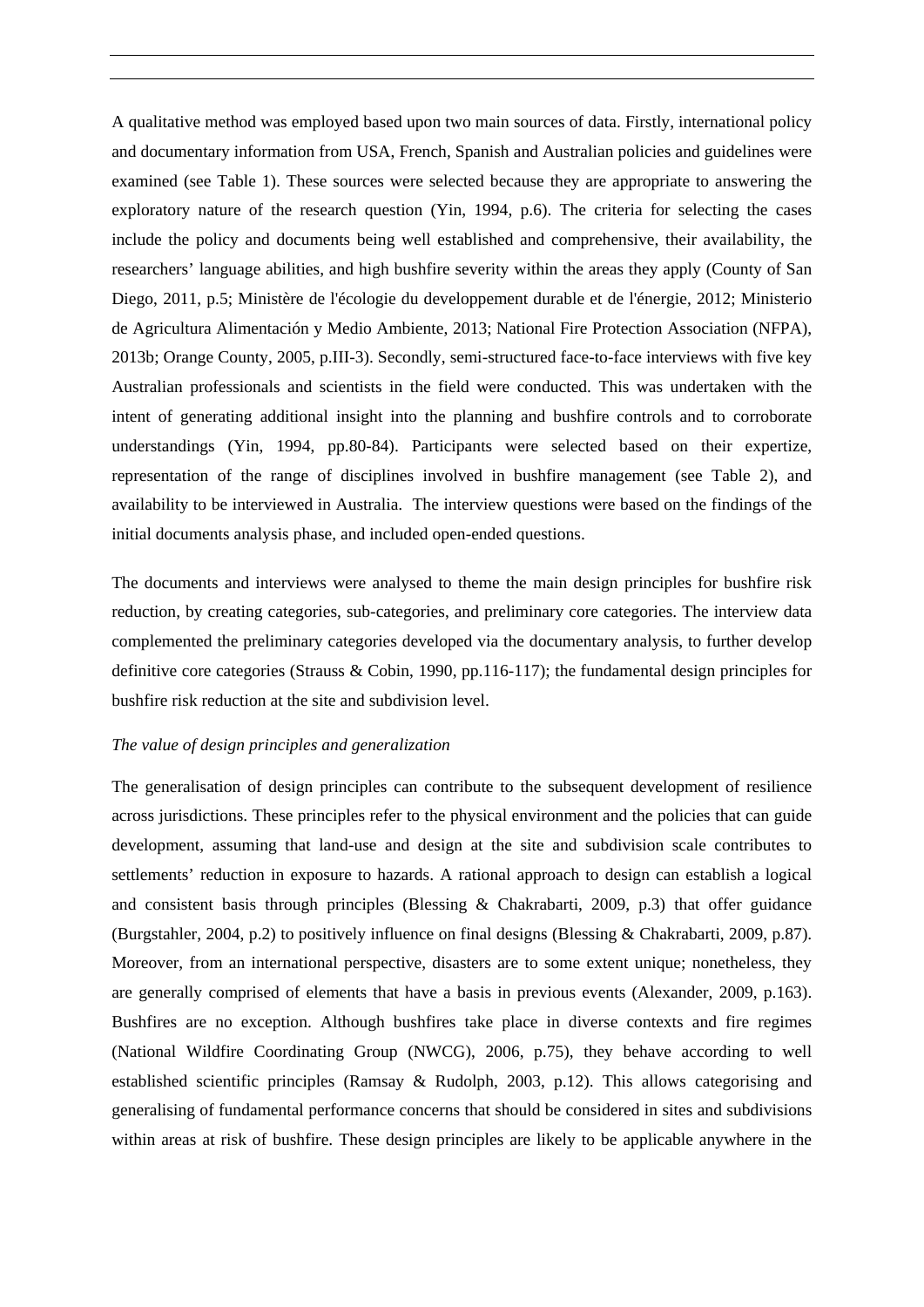world that has bushfire risk, and to contribute to policy development and evaluation, for development of professional abilities, and for communication purposes.

## *Limitations*

It is acknowledged that the research has certain limitations, including the fact that many factors other than design impact upon risks, and that many non-physical factors such as community awareness and behavioural change have significant impacts (Coppola, 2015, pp. 230-252). Furthermore, the need to understand contextual factors remains. (Food and Agriculture Organization of the United Nations (FAO), 2006, pp.2-6). The data used also have limitations - documents could be biased in terms of initial selection; and the documents themselves could have author bias (Yin, 1994, p.80) or inaccuracies (Creswell, 2003, p.187). Additionally, the interviews were not conducted internationally, limiting the interviewees' perspective mainly to the Australian context, within their own perspectives (Creswell, 2003, p.186); in addition to possible involuntary biases due to the construction of questions (Yin, 1994, p.80) and institutional roles played by subjects.

#### **6. Acting on Vulnerability**

Urban planning for bushfire risk reduction provides an example of some of the ways that resilience is inherently connected with sustainability. It provides a practical example of urban planning improving resilience, based mainly on seeking resistance to the core features of the threats posed. Based on the documentary analysis of nine international cases of policies and standards dealing with bushfire, and integrated with the data collected from the interviews, five planning principles can be identified in the guidance of the design of buildings and their context to act on vulnerability, in relation to physical mitigation measures. These measures improve the mechanisms of interaction between fire as a natural process based in vegetated areas, and the physical structures that sustain humans' social, economic and physical well-being.

From the analysis and categorisation of the most relevant themes, five principles were developed and grouped under the main aim: 'acting on vulnerability', as can be seen in Table 3. The design principles are:

- 1) Considering the context and landscape impact on vulnerability
- 2) Adequate separation from fire source
- 3) Management or modification of vegetation, landscaping or other fuels sources
- 4) Managing the density of structures
- 5) Protecting infrastructure and land-uses of greater vulnerability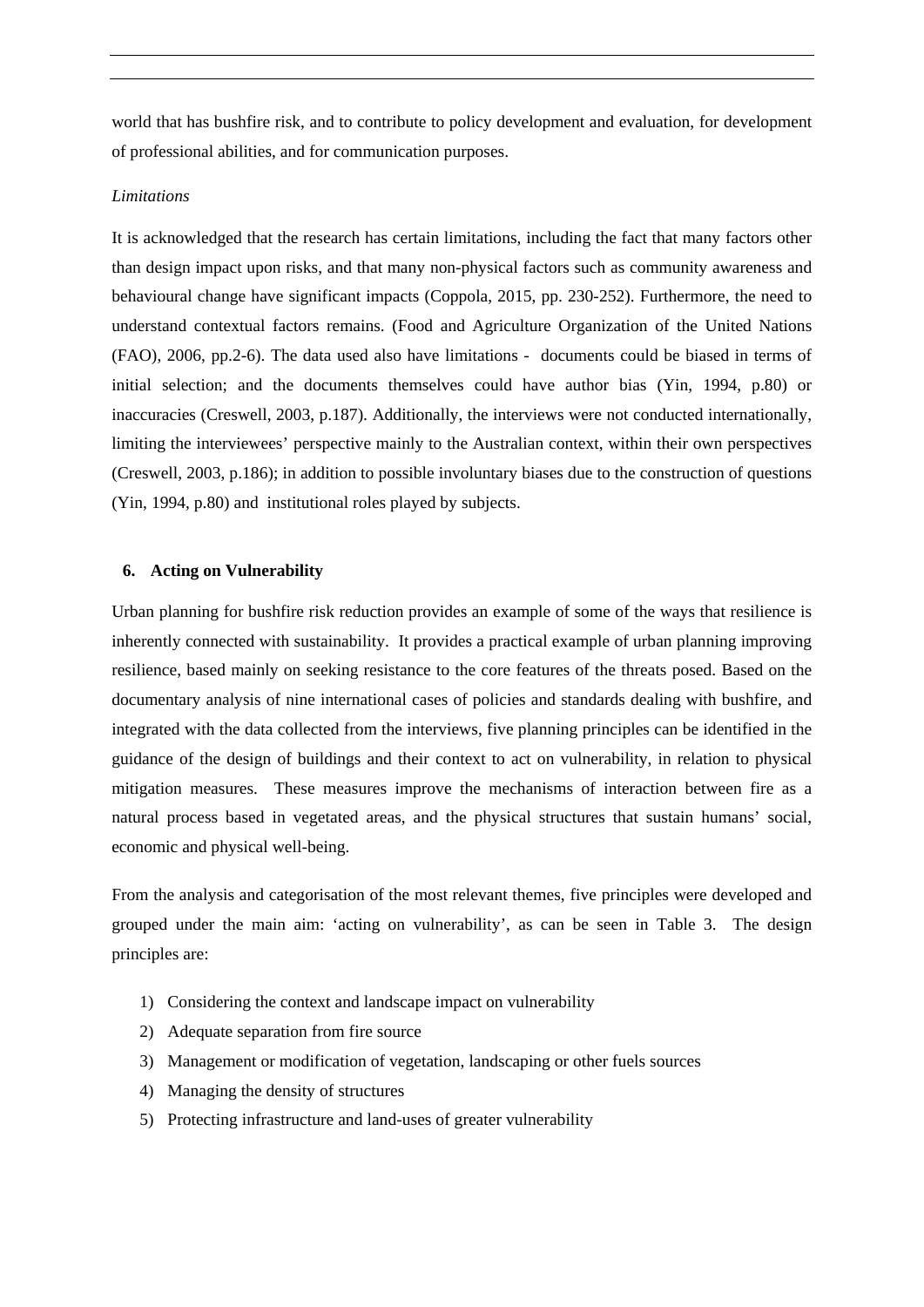The first principle is *considering the context and landscape impact on vulnerability* as a critical beginning to informing design *responses to the particular nature* of fire threats presented. It is mentioned by five of the analysed cases; two documents refer to the principle at the subdivision scale and three at the site scale instead. Similarly, the interviewees also recognized the principle, from a risk assessment perspective. It is argued here that while resilience principles might in some ways be transferable, bushfire resilience requires an urban planning and design outcome that is directly responsive to the nature of the threat presented in a given place. Spatial risk assessments can be integrated with land-use planning to establish design requirements according to different risk levels and types. Risk assessments consider the particular characteristics affecting likely fire behaviour in the area, including topography, aspect, fuel load and proximity to the forest, fire weather, wind and likely direction of the fire front, and any water bodies. For instance, the California Government Code (1943, as amended)identifies very high fire hazard severity zones:

# *Based on fuel loading, slope, fire weather, and other relevant factors including areas where*  [....] winds have been identified [...] as a major cause of wildfire spread.

Ideally, this would also be matched in a temporal way with annual re-assessment on a site by site basis, considering any changes to vegetation over time, the severity of the season and the fire history of the area, allowing forecasting of ongoing exposure for each summer (FBS1). Moreover, based on risk assessments, zones with different risk levels can be determined. For example, Commune de la Gaude (2011) establishes five different risk categories within vulnerable areas. Through a customized approach like this one, classification of properties could inform people of their level of exposure. In this context, the insurance industry could play an important role for creating risk awareness through their fire levee and costing (FBS1; EAR2).

The second principle is determination of *adequate separation from the fire source* as a critical mean of reducing bushfire exposure and therefore vulnerability. The principle is explicitly considered by seven of nine of the analysed cases. The analysed documents approach the principle at the site or subdivision scale, or at both. Furthermore, the principle of separation was widely acknowledged as central to bushfire risk reduction by the interviewees. Separation can be achieved by providing setbacks between buildings or settlements, and the hazard or fuel source itself. At the subdivision scale, new developments can be required to provide firebreaks, roads or other low fuel-level spaces that increase separation from the fire hazard, and may even involve separating settlements from rural and forested environments. For example, Comunidad Autonoma de Extremadura (2006, p. 37005) mandates a 200 to 400m strip of land around settlements where preventive measures are applied. It must be considered though that evacuation should not rely on roads that work as low fuel areas because they can be compromised in an emergency (R2). At the site scale, separation can be achieved through buffer zones around buildings, considering ancillary structures, vegetation, slope and other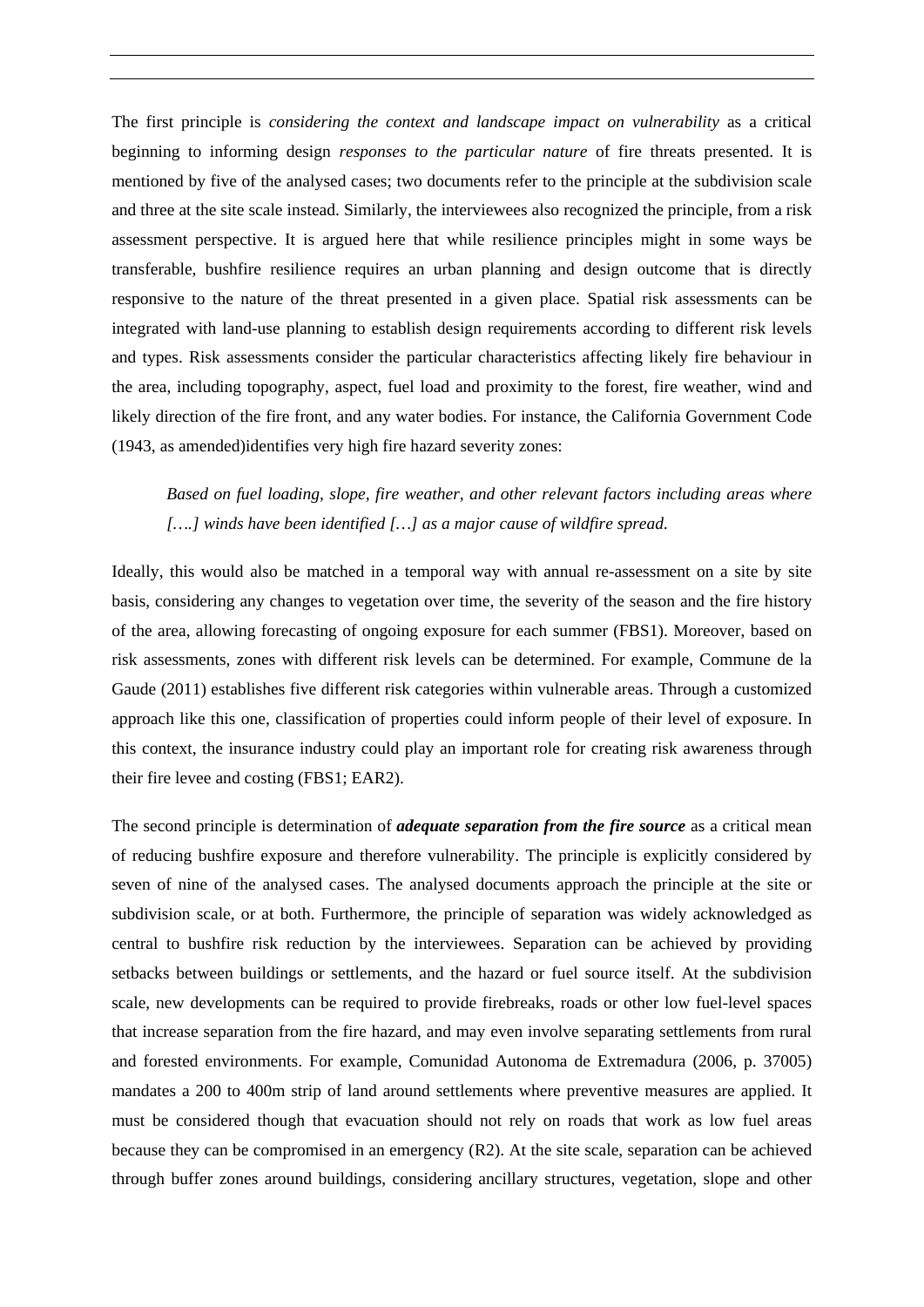structures. For instance, Comunidad Autonoma de Galicia (2006 p.10.471) requires a 50m. buffer zone. These spaces can provide a place of relative safety, allowing people to exit buildings after the fire front passes (EAR2). At the subdivision level, planning and design offers real abilities to deliver separation outcomes; in contrast to the individual site scale where possibilities may be limited on small properties (R2). This situation highlights two main issues. Existing lots or settlements can be constrained in their ability to provide the separation necessary, therefore retrofitting measures might be used to change fuel levels or improve the resistance ratings of individual structures themselves. At a strategic level, planning's role is critical to the correct location and siting of new settlements. However, it may also be that risks are too great, and that no development should occur in certain locales. Nevertheless, the strategic direction of development may be affected by the pressures of political and economic interests (R1) other than resilience.

In parallel with hazard separation is the third principle, active *management or modification of vegetation, landscaping or other fuel sources* near to settlements and structures. This principle is considered in eight of the analysed cases; all the documents refer to it at the site scale and California also addresses it at the subdivision level. Moreover, the principle was recognized by all the interviewees as fundamental to reducing exposure via urban planning and design. Fuel management is one of the most common approaches for reducing bushfire exposure, but it raises significant issues relating to the appropriateness of human interventions into natural systems, particularly the removal of natural vegetation, or imposition of artificial fire regimes. Considerations include clearance of dead or flammable vegetation, especially under trees and around structures (County of San Diego, 2011, p.8; National Fire Protection Association (NFPA), 2013a, p.10); appropriate location of other fuel sources, such as wood piles, combustibles or barbecues (Commune d'Assas, 2005, p.8,15; Commune de la Gaude, 2011, pp.21-22); and the use of greenbelts (California Code of Regulations, 2006, section 1276). Additionally, species choice and landscape design can play a central role in fuel management (FBS1). Management of fuel can be undertaken on a sliding scale in relation to the proximity to buildings, but appropriate maintenance over time, often by owners or occupants is vital to success. There may also be social constraints to vegetation management, such as people's desire to live in proximity to bushland (R1). Although managing and landscaping vegetation and other fuels is usually addressed at the site scale, the strategic planning or subdivision level can often be more appropriate and could play a more powerful role in land-use planning policies. This stage is when there is the greatest ability to appropriately manage fuels to limit exposure (R2). Successful resolution of vegetation management would represent an integration of resilience with natural and human processes.

Fourthly, *managing the density and arrangement of structures* can minimize exposure and reduce the likelihood of bushfire attack. However, it was not common in the policies analysed, being considered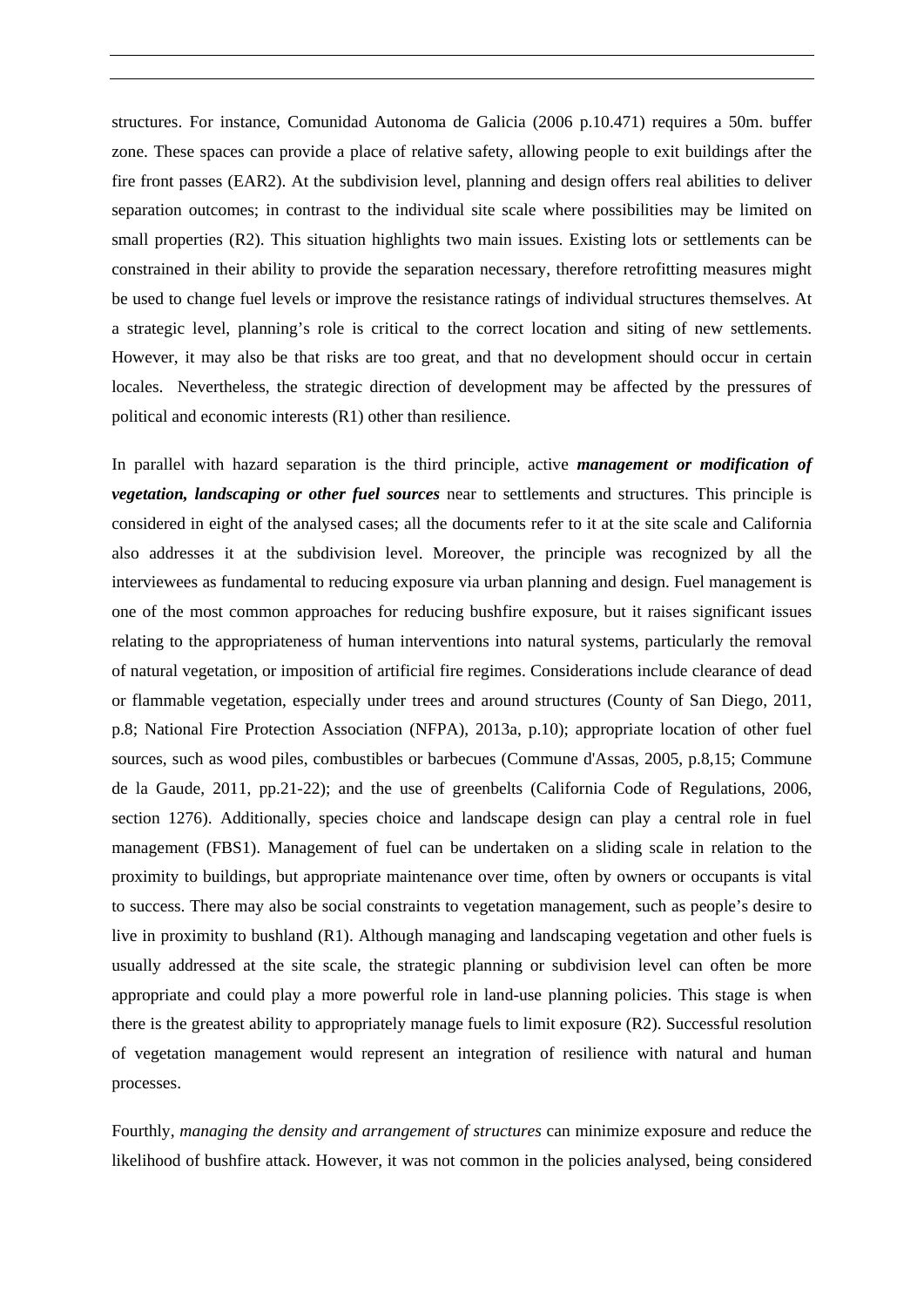only in five of the nine cases via local planning documents at the subdivision scale. In contrast, the management of density (eg the number of dwellings per hectare) to modify vulnerability was widely acknowledged by the interviewees as important. Density establishes the appropriate development intensity to minimize exposure, in parallel with other relevant features. As a design criterion, density regulations need to respond to the specific characteristics of each area to determine an appropriate development balance. On the one hand, it needs to restrict isolated buildings where exposure is excessive. This is the approach of the French cases, which set density minima and separations between buildings for peri-urban and rural settlements at risk, prohibiting isolated dwellings (Commune d'Assas, 2005, p.6; Commune de la Gaude, 2011, p.17). On the other hand, higher densities in exposed areas should be discouraged in some circumstances to limit population numbers at risk and to avoid building-to-building fire spread. In a bushfire environment, building-to-building fire spread is more serious than in an urban scenario; because brigades' capacities to extinguish a fire are very different in each context (R2). Following this approach, the USA cases, for example, require density to reflect site specific risks to minimize populations' exposure to bushfire (County of San Diego, 2011, p.4; Orange County, 2005, p.V-75). However, larger settlements with clearly defined and well managed edges have demonstrated considerable resistance to fire penetration.

Fifth, *protecting infrastructure and land-uses of greater vulnerability* is another key planning consideration within bushfire environments, considering that certain infrastructure is critical for a rapid recovery (ie bounce-back) and that certain people and groups of people are more susceptible to disastrous consequences. This principle was considered by five of the nine analysed cases. It is notable that all documents dealing with this did so at the principle at the subdivision scale, excepting the Victorian case that also approaches it at the site level. However, the principle was not extensively addressed by the interviewees. This principle, of 'matching' the vulnerability of places to spatial hazard exposure can be achieved by zoning for appropriate land-uses and by establishing stronger requirements at the strategic level. The most common method observed of managing social vulnerability was via zoning or similar mechanisms seeking that land-uses appropriately reflect sites' bushfire risks. These include the activity allowed and its likely resilience, the number of users and their particular evacuation requirements (Commune de la Gaude, 2011; County of San Diego, 2011, p.4). Furthermore, stronger requirements can be established for relevant infrastructure, such as the case of California Public Resource Code (1939, as amended) and the Victoria Planning Provisions (2013) that set or allow for different buffer zone measures for certain uses of greater vulnerability. Interestingly, the Commune de la Gaude (2011, p.28) also establishes stronger requirements for existing buildings that receive the wider public (eg an entertainment venue) , mandating their retrofitting.

#### **7. Facilitating Response**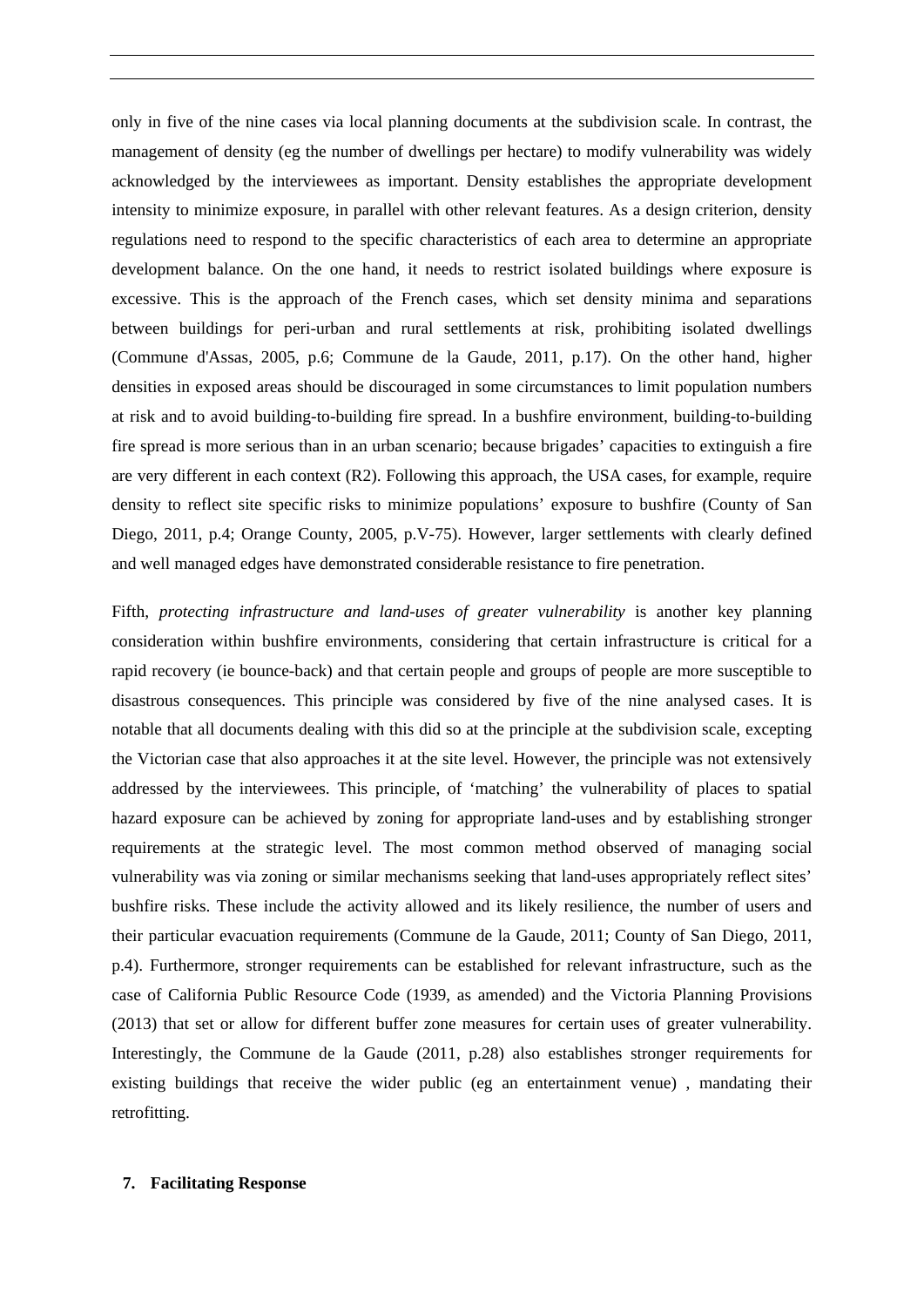Incorporating response-facilitating design elements that improve resistance via urban planning processes is an fundamental aspect of risk management (International Strategy for Disaster Reduction (ISDR), 2004, p.314). Forward planning processes can facilitate and coordinate improved emergency response actions during and or immediately after potential bushfires. Four planning principles can be identified in the cases studied. This represents resilience manifest as a combination of social and physical resistance, paying heed to the interactions between human response to an impending disaster, and the fact that they do so within physical constraints of previously established physical structures and the human systems of response. Improving response can contribute to preventing escalation of a hazardous situation to a disaster situation.

Building on the previous five principles, an additional four elements were apparent. These were grouped under the main aim: 'facilitating response', as can be seen in Table 4.

- 6) Availability, capacity, location and travel times of emergency services
- 7) Efficient access and egress of emergency services
- 8) Water availability for fire-fighting
- 9) Resilience and resistance as a function of the actions of civilians as they evacuate, find refuge or defend properties

As a sixth principle, land-use policies need to consider the *availability, capacity, location and travel times of emergency services* – also admitting the possibility that it may not be possible to rely on this as a viable strategy in some locations, and that this would consequently suggest particular design parameters. Despite its importance, this principle is only considered by four of the nine cases analysed, always at the subdivision scale. Response assessment needs to integrate a number of nonplanning considerations: dispatching, resources, location, and expected travel times. Availability of operating or planned services should be accounted for when proposing new developments (County of San Diego, 2011, p.8), and NPFA (2012, p.14) recommends assessing the impact of ongoing land-use changes upon fire protection services. Traffic management needs to plan for route redundancy in the case of traffic systems being overwhelmed, considering speeds and other variables in bushfire environments, which might be affected by smoke (EAR1), roads blockages (R2) and other fire effects. Likely travel times should be calculated for the distance from the response agency to the development farthest dwelling; for instance, County of San Diego (2011, pp.10-11) sets minimum requirements for travel times, varying according to development intensity. In recent years an underlying assumption that no citizen can expect emergency services to attend every site during an emergency has emerged in some places, notably Australia, as a reflection of resource realities; and to seek that individuals and groups take responsibility as a starting point for increased resilience. Due to the extensive scale of bushfire disasters, the built form becomes a spatial demonstration of emergency services' need to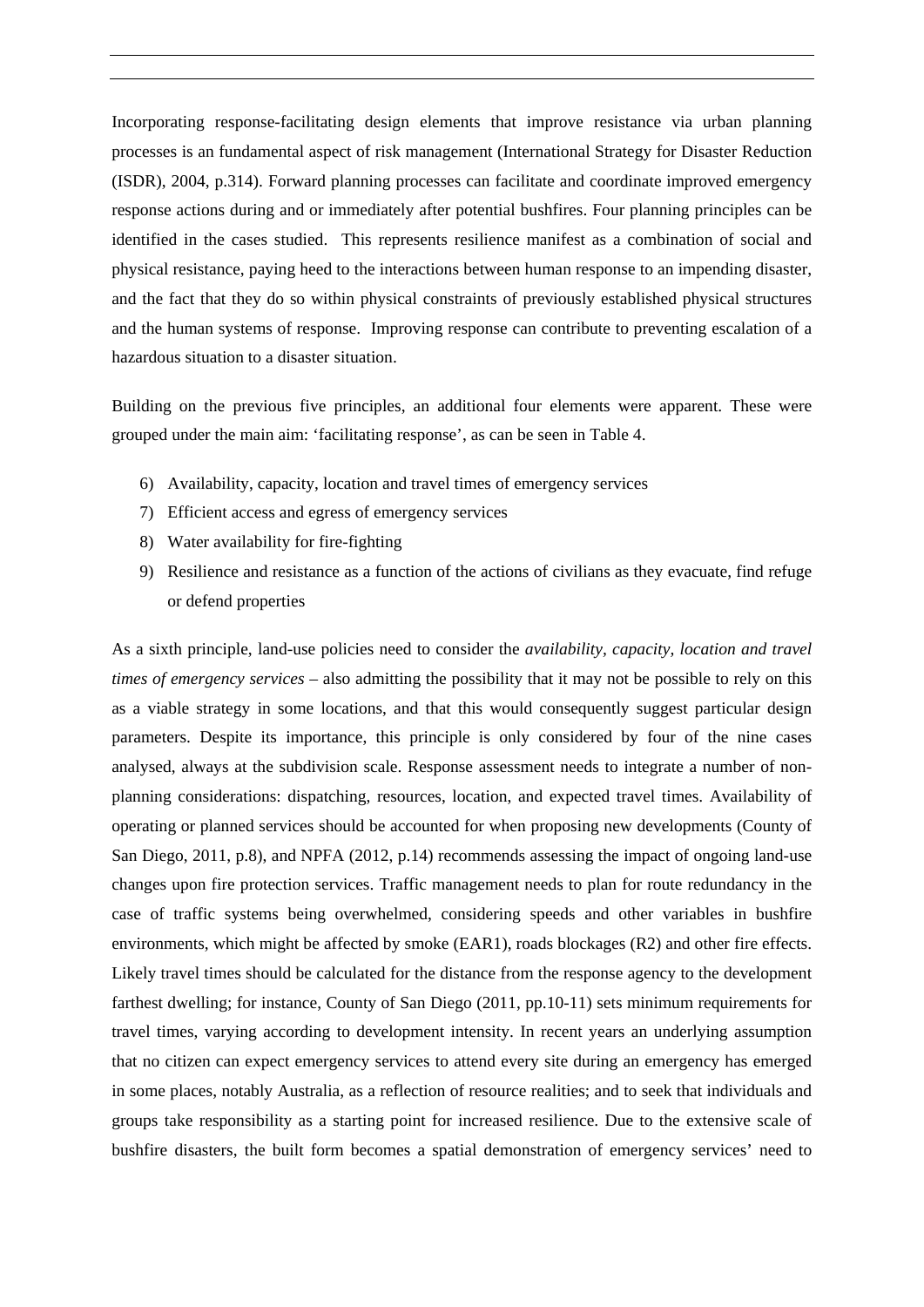prioritize response actions (R1), suggesting an increasing need to maximize communities' active response and resilience.

Seventh, assuming agency response can occur, facilitating the *efficient access and egress of emergency services* for particular sites is vital. It is considered in eight of the cases studied. As one of the most common design principles in the analysed policies, measures to achieve efficient access and egress of emergency services may include technical requirements ensuring fire-fighting appliances can circulate in ways that allow the most advantageous active defence. Road networks should allow the access of emergency services and residents' evacuation concurrently (California Code of Regulations, 2006, Section 1273; County of San Diego, 2011, p.8), and unobstructed traffic during the event (California Code of Regulations, 2006, Section 1273). At subdivision level, designs must consider road dimensions, grades, signage for address clarity and construction standards for turnoffs and bridges, among others (National Fire Protection Association (NFPA), 2012, pp.9-11). Additionally, opportunities for fire services to access the edges of the hazard must be provided (EAR2), as required by the Commune d'Assas (2005, p.9). At the site scale access considerations are assessed (Commune d'Assas, 2005, p.7; National Fire Protection Association (NFPA), 2012, pp.9-12), including clearing of vegetation along roads and establishing roads' setbacks from vegetation, and the appropriate times for them to act, before or after the fire front passes (EAR2).

Eighth, ensuring *water availability for fire-fighting* is a key design concern for land-use regulation. All the analysed documents considered it, as did all interviewees, being critical to facilitating response capabilities of emergency services. Technical water availability requirements were stipulated according to risk levels. At subdivision scale, water supply for suppression activities considers accessibility, availability and quantity of water, which can be provided by mobile water tenders, by natural sources, or by constructed containment structures (California Code of Regulations, 2006, Section 1275). Water points are required to be accessible and appropriately signed (California Code of Regulations, 2006, Section 1275). At individual site scale, water sources, including swimming pools or reservoirs equipped with engines that function in an emergency context (Commune d'Assas, 2005, p.15) need to be suitable for bushfire suppression (County of San Diego, 2011, p.9), close to buildings (Commune de la Gaude, 2011), able to sustain functionality throughout extreme fire events (EAR2). In addition, response mechanisms include automatic fire protection systems, such as sprinklers, and manual fire protection mechanisms, such as standpipes, that must be appropriately maintained (National Fire Protection Association (NFPA), 2012, pp.12-14; Orange County, 2005, p.V-75). However, passive measures should be prioritized over active ones, because active measures may require power and strict maintenance for systems to operate (R1; R2). If there is reliance on active systems, active maintenance failures can represent a risk.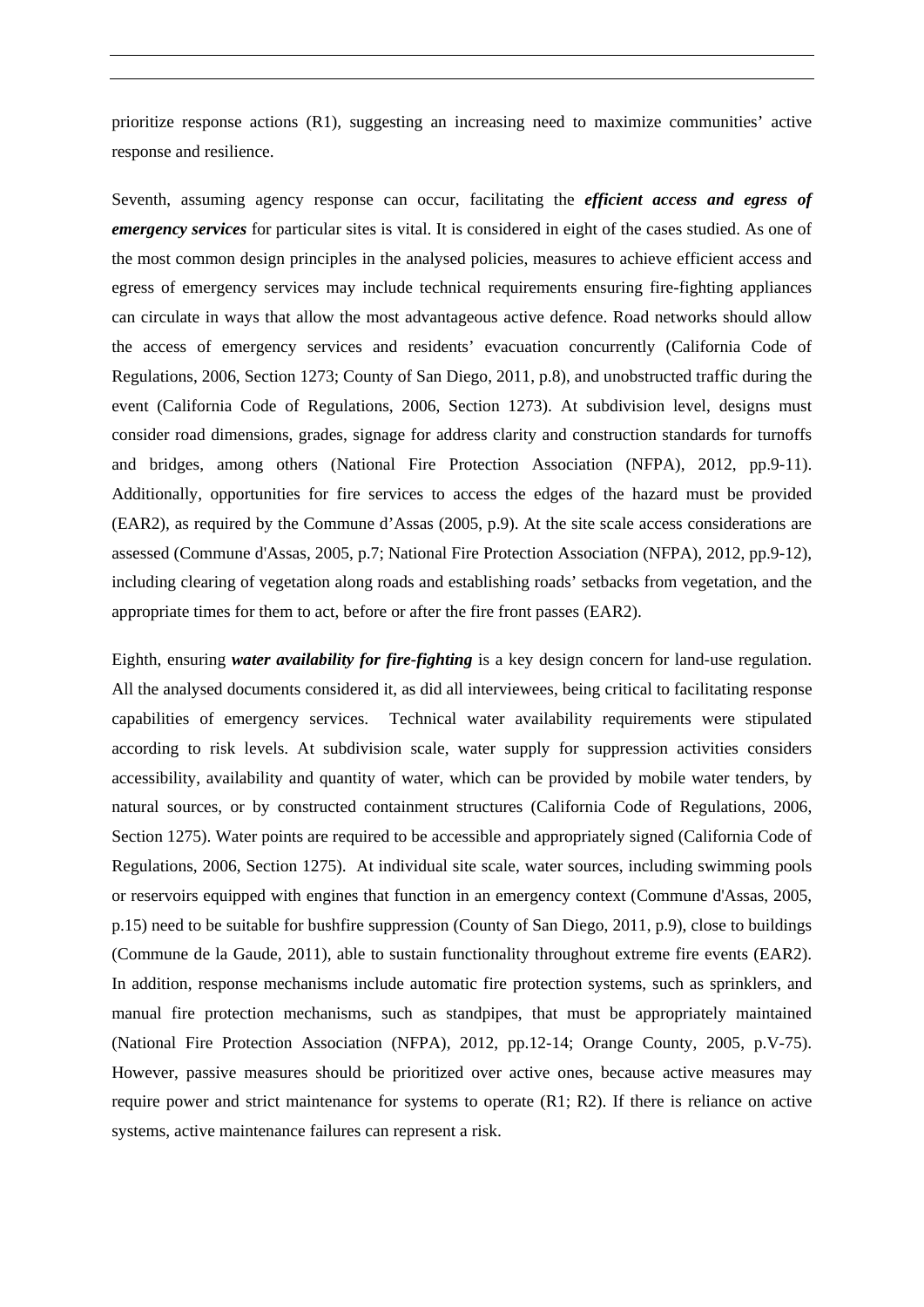The ninth and final theme deals with the inter-related matters of *resilience and resistance as a function of the actions of civilians as they evacuate, find refuge or defend properties*. This principle is mentioned in only three of the planning policies analysed. However, it was extensively addressed by the interviewees. Allowing for appropriate *evacuation* and ensuring *defensible space* around structures is multi-dimensional. Adequate road network design should allow civilian evacuation to occur simultaneously with other response activities (County of San Diego, 2011, p.8). Ongoing policy in Australia has been to 'leave early, or to stay and defend'. While contentious, the policy appears on balance to be appropriate, and significantly, implies that resilience in this sense requires significant preparation, social learning and information. Late evacuation from a dwelling is highly risky (R1) and is strongly discouraged in Australia. Moreover, the concept of a safe area with a role for active defence can be implied in the concepts of *defendable space* established by Victoria Planning Provisions (2013) and of *defensible space* set by the California Code of Regulations (2006, section 1271). It is true that in many fires active defence by appropriately prepared, fit and informed people will prevent small fires escalating to destroy houses. Importantly, at the level of the individual site, if persons have elected to stay and defend, or have been surprized by events, the prior design and maintenance of a structure will also significantly aid the use of a house as a place of refuge as a form of resistance while a fire passes. In addition, if separation from vegetation and fuel management are integrated into the design of a structure on its site, even if a house does catch fire and is destroyed, the separation space from vegetation (such as a house's backyard) will provide a place of refuge, because the main fire front has passed by when they need to leave the building. However, given that evacuation cannot be relied upon as a failsafe mechanism (FBS1) and that provision of space for active defence is not always feasible, providing alternative refuges is critical. These might include protection from immediate effects such as fire refuges, group shelter buildings; private shelters (or bunkers); and, neighbourhood safer places including recreational facilities, sports fields, or car parks (Fire Services Commissioner Victoria, 2012, p.16-17).

#### **8. Conclusions**

This paper argues that urban planning and design can develop and apply spatial and physical resilience principles to disasters, also improving social outcomes, using the example of bushfire or wildfire. It is shown the application of particular risk circumstances and contextualization of risks bridging the space between overarching goals and the specificity of individual locations and challenges to reduce disaster risks. An effective way of achieving resilience is via forward planning and design approaches – directly seeking improved future outcomes, based on establishing procedures in the present – to prevent and prepare settlements to deal with uncertainty and change by balancing both the ability to resist the impact of a hazard and the capacity to adapt to them.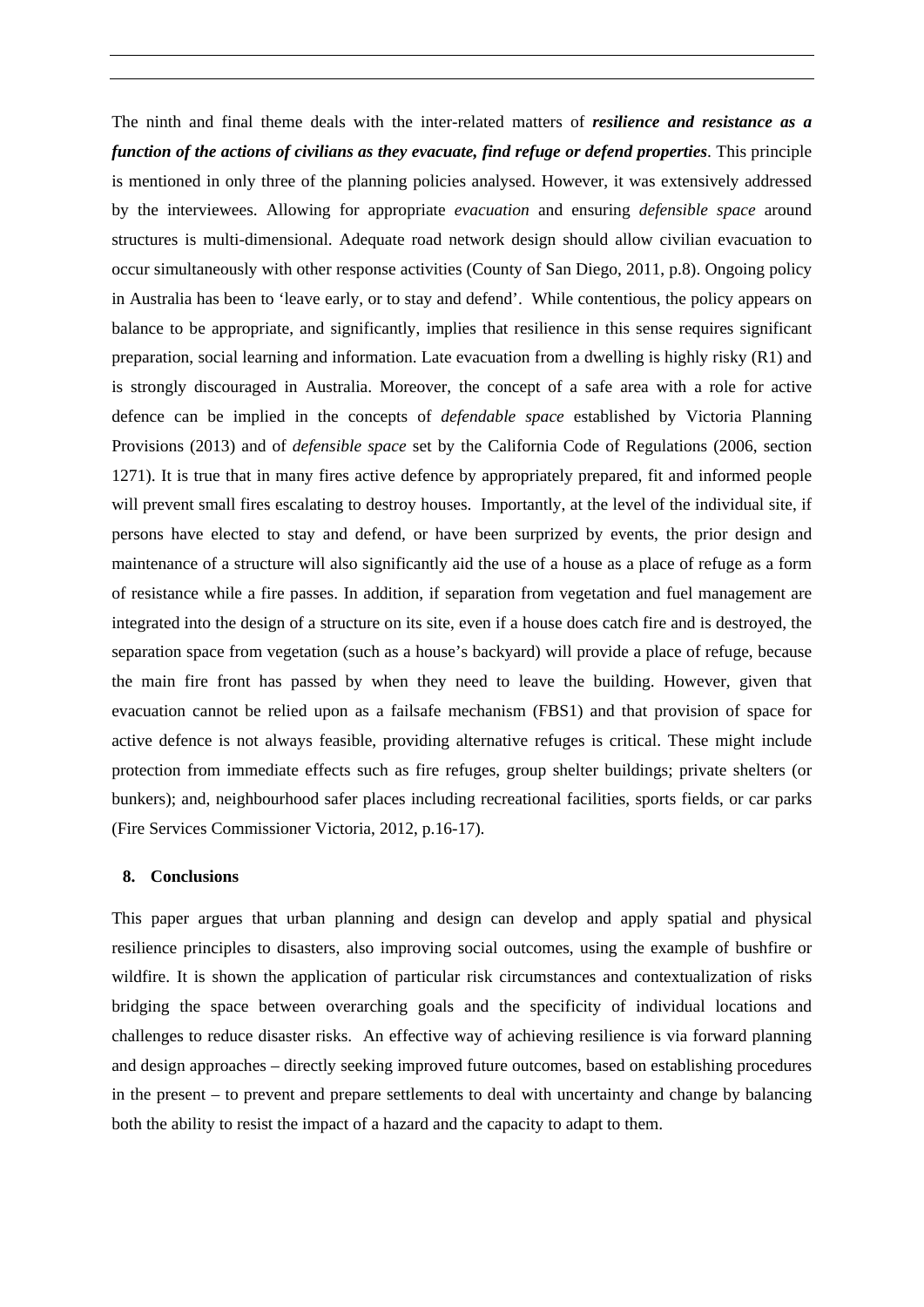Human settlements with interfaces to bushfires need a number of characteristics to be in place to be resilient. The study shows that there are nine design principles that can improve the resilience of settlements in bushfire prone areas to reduce bushfire risk. These principles were organized under two major categories: acting on vulnerability and facilitating response.

In terms of acting on vulnerability, five principles were found across the analysed cases. The first one is *considering the context and landscape impact on vulnerability,* the critical beginning to informing design responses to particular natures of fire threats presented. *Adequate separation from fire source* is the second; it is among the most common identified criterion for dealing with exposure, as a critical mechanism of reducing bushfire exposure and therefore vulnerability. The third principle is *management or modification of vegetation, landscaping or other fuel sources* near to settlements and structures*,* working in parallel with hazard separation it is the most widespread consideration for dealing with exposure among the analysed policies. *Managing the density of structures*, the fourth one, responds to the rationale of considering buildings as a hazard source in a bushfire environment and can minimize exposure and reduce the likelihood of bushfire attack. Fifthly, *protecting infrastructure and land-and uses of greater vulnerability* can be achieved by zoning land for appropriate land-uses.

In terms of facilitating response, four additional principles were found. Sixth is *availability, capacity, location and travel times of emergency services*, due to the need of integrating several non-planning considerations in the response assessments. Assuming that agency response can occur, facilitating the *efficient access and egress of emergency services* is the seventh principle. Eight is the universal concern of ensuring *water availability for fire-fighting* by individuals and agencies. The final and ninth theme is *resilience and resistance as a function of the actions of civilians as they evacuate, find refuge or defend properties*, which can have many dimensions for facilitating evacuation and providing refuge and defence alternatives given that evacuation is not a failsafe mechanism.

These principles are interdependent; none of them can be considered fail-safe. It stands out the over reliance of the study cases on defendable space requirements to achieve a large number of the principles. A system of complementary methods that support the defendable space provision would avoid depending just on one mechanism that eventually could fail. Furthermore, the strategic planning system should direct new development to appropriate areas without exposing settlements to unnecessary risk in the first instance, and special considerations should also be in place for retrofitting requirements of settlements at risk.

Lastly, practices to prevent and prepare to deal with risk depend on the capacity to learn from the experience of previous disasters and transfer disaster management knowledge while responding to each particular context. Urban planning process has the potential to learn and transfer knowledge in a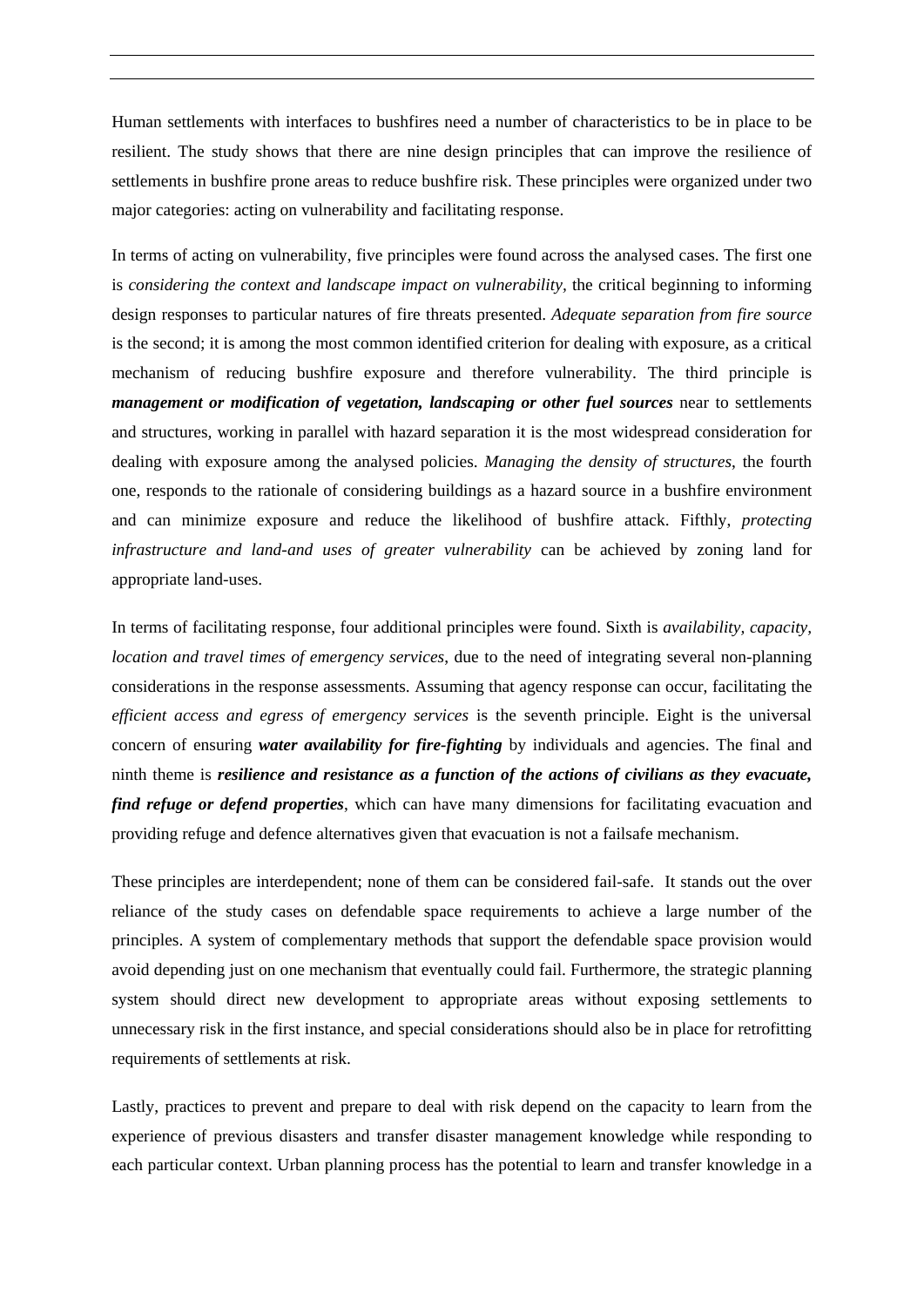contextualized manner, and the analysis of the study cases illustrate how planning instruments can deliver this. This potential can have a crucial role for communities and settlements to adjust to disasters and innovatively evolve into different more desirable development pathways for the long term risk reduction and prevention.

# **References**

- Alexander, D. (2005). Towards the development of a standard in emergency planning. *Disaster Prevention and Management 14*(2), 158-175.
- Alexander, D. (2009). Principles of Emergency Planning: Standardisation, Integration and Sustainability. [Article]. *Building Safer Communities. Risk Governance, Spatial Planning & Responses to Natural Hazards, 58*(1), 162-174.
- Blessing, L., & Chakrabarti, A. (2009). *DRM, a Design Research Methodology*. London, New York: Springer.
- Burby, R. J. (1998). Natural Hazards and Land Use: An Introduction. In R. J. Burby (Ed.), *Cooperating with Nature* (pp. 1-28). Whashington D.C.: Joseph Henry Press.
- Burgstahler, S. (2004). Universal Design: Process, Principles, and Applications. Whashington: University of Washington.
- Butt, A., Buxton, M., Haynes, R., & Lechner, A. (2009). *Peri-urban growth, planning and bushfire in the Melbourne city-region*. Paper presented at the State of Australian Cities (SOAC 2009).
- Buxton, M., Haynes, R., Mercer, D., & Butt, A. (2010). Vulnerability to Bushfire Risk at Melbourne's Urban Fringe: The Failure of Regulatory Land Use Planning. *Geographical Research*, 1-12.
- California Code of Regulations. (2006). *Title 14- Natural Resources, Division 1.5- Department of Forestry, Chapter 7- Fire Protection, Subchapters 2 and 3*. Retrieved from http://government.westlaw.com/linkedslice/default.asp?Action=TOC&RS=GVT1.0&VR=2.0 &SP=CCR-1000.
- California Government Code. (1943, as amended). *Title 5. Local Agencies, Division 1. Cities and Counties, Chapter 6.8. Very High Fire Hazard Severity Zones, Section 51175-51189*  Retrieved from http://www.leginfo.ca.gov/cgibin/calawquery?codesection=gov&codebody=&hits=20.
- California Public Resource Code. (1939, as amended). *Division 4. Forest, Forestry and Range and Forage Lands, Part 2. Protection of Forest, Range and Forage Lands, Chapter 3. Mountainous, Forest, Bush and Grass Covered Lands 4291- 4299* Retrieved from http://www.leginfo.ca.gov/cgi-bin/calawquery?codesection=prc&codebody=&hits=20.
- Commune d'Assas. (2005). *Plan de Prévention des Risques Naturels Prévisibles d'Incendies de Foret (PPRif)*. Retrieved from http://www.languedoc-roussillon.developpementdurable.gouv.fr/IMG/pdf/PPRif\_Assas\_cle61aafd.pdf.
- Commune de la Gaude. (2011). *Plan de Prévention des Risques Naturels Prévisibles d'Incendies de Foret (PPRif)*. Retrieved from http://www.alpesmaritimes.equipement.gouv.fr/IMG/pdf/Reglement.pdf.
- Comunidad Autonoma de Extremadura. (2006). *Plan de Prevención de Incendios Forestales de la Comunidad Autónoma de Extremadura (Plan PREIFEX)*. Retrieved from http://www.belt.es/legislacion/vigente/sp\_pcivil/pcivil/autonomica/Extremadura/110506- Decreto-PREIFEX-Doe.pdf.
- Comunidad Autonoma de Galicia. (2006). *Decreto 105/2006, do 22 de xuño, polo que se regulan medidas relativas á prevención de incendios forestais, á protección dos asentamentos no medio rural e á regulación de aproveitamentos e repoboacións forestais.* Retrieved from http://www.concelloavion.org/pdf\_concello/forestal/decretoayudaszonasquemadas.pdf.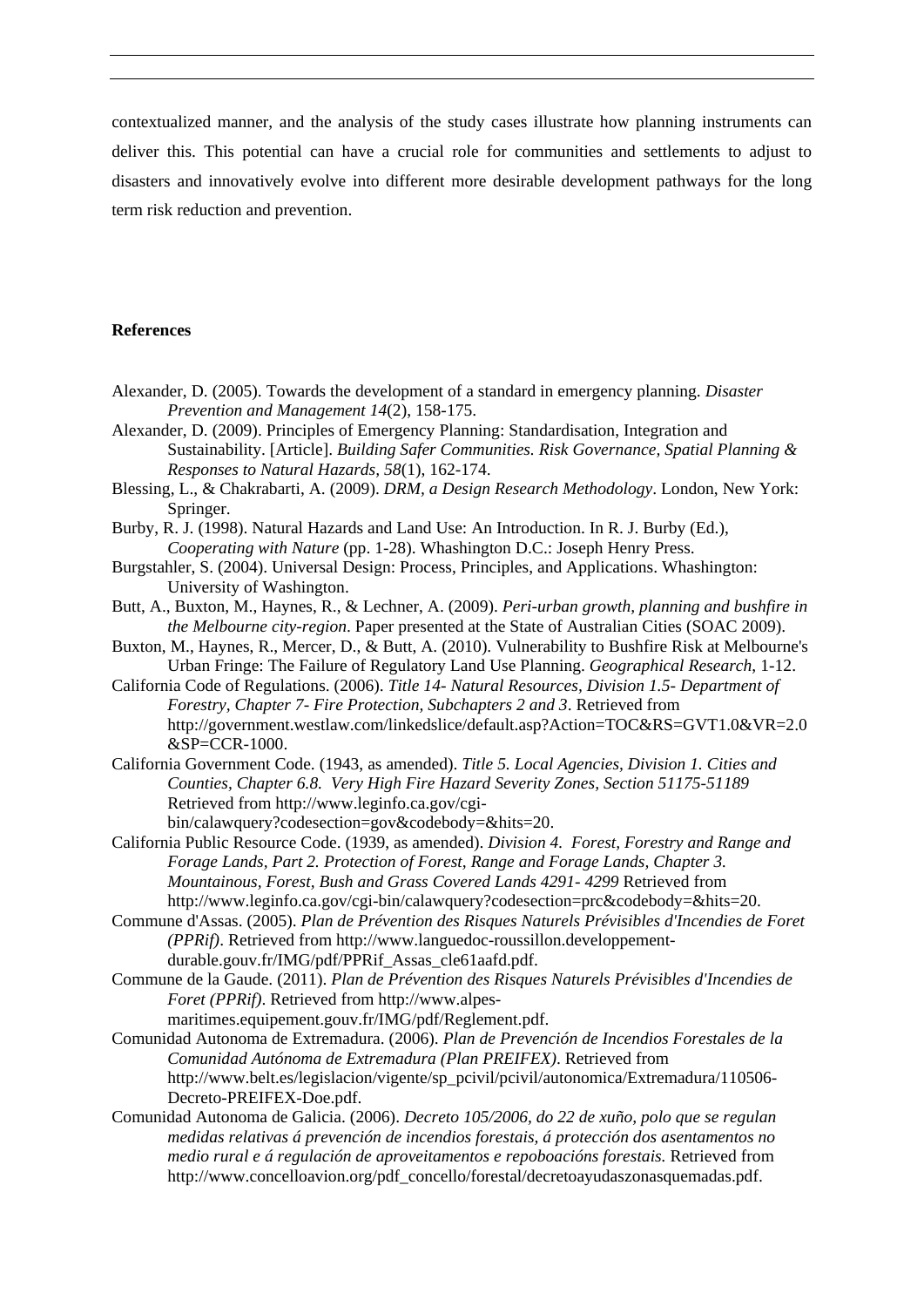- Coppola, D. P. (2015). *Introduction to International Disaster Management. [electronic resource]* (3 ed.): Burlington : Elsevier Science.
- Council of Australian Governments (COAG). (2011). *National Strategy for Disaster Resilience*: Commonwelth of Australia.
- Country Fire Authority (CFA). (2012). *Planning for bushfire Victoria, Guidelines for meeting Victoria's planning requirements*.
- County of San Diego. (2011). *General Plan Chapter Seven, Safety Element*. Retrieved from http://www.sdcounty.ca.gov/pds/generalplan.html.
- Creswell, J. W. (2003). *Research Design: Qualitative, Quantitative, and Mixed Methods Approaches* (2 ed.). Thousand Oaks, London, New Delhi: SAGE Publications.
- Davis, I., & Alexander, D. (2016). *Recovery from disaster*: Abingdon, Oxon ; New York, NY : Routledge, Taylor & Francis Group, 2016.
- Davoudi, S. (2012). Resilience: A Bridging Concept or a Dead End? . *Planning Theory & Practice, 13*(2), 299-307.
- Davoudi, S., Brooks, E., & Mehmood, A. (2013). Evolutionary Resilience and Strategies for Climate Adaptation. [Article]. *Planning Practice & Research, 28*(3), 307-322.
- Deyle, R. E., French, S. P., Olshansky, R. B., & Paterson, R. G. (1998). Hazard Assessment: The Factual Basis for Planning and Mitigation. In R. J. Burby (Ed.), *Cooperating with Nature* (pp. 119-166). Whashington D.C.: Joseph Henry Press.
- Ellis, S., Kanowski, P., & Whelan, R. (2004). *National Inquiry on Bushfire Mitigation and Management*. Canberra: Commonwealth of Australia.
- Fainstein, S. S. (2013). Resilience and justice, *MSSI Research Paper No. 2*: Melbourne Sustainable Society Institute.
- Fire Services Commissioner Victoria. (2012). *Bushfire Safety Policy Framework*. Melbourne: Fire Services Commissioner.
- Food and Agriculture Organization of the United Nations (FAO). (2006). *Fire management: voluntary guidelines. Principles and strategic actions.* Rome.
- Gill, M., & Stephens, S. (2009). Scientific and social challenges for the management of fire-prone wildland–urban interfaces. *Environmental Research Letters*, 1-10.
- Gleeson, B. (2013). Resilience and its discontents, *MSSI Research Paper No. 1*: Melbourne Sustainable Society Institute.
- Hall, P. (2002). *Urban and regional planning* (4 ed.). London and New York: Routledge.
- Healey, P. (1997). *Collaborative planning : shaping places in fragmented societies* (Vol. 1). Canada: UBC Press.
- Holling, C. S., Gunderson, L. H., & Peterson, G. D. (2002). Sustainability and Panarchies. In L. H. Gunderson & C. S. Holling (Eds.), *Panarchy : understanding transformations in human and natural systems* (pp. 63-102): Washington, DC : Island Press, c2002.
- Hopkins, L. D. (2001). *Urban Development : The Logic of Making Plans* Washington, Covelo, London: Island Press.
- Hürlimann, A., & March, A. (2012). The role of spatial planning in adapting to climate change. *WIREs: Climate Change, 3*(5), 477-488.
- International Strategy for Disaster Reduction (ISDR). (2004). *Living with risk, A global review of disaster reductionn initiatives*. New York and Geneva: United Nations.
- International Strategy for Disaster Reduction (ISDR). (2009). Terminology. Retrieved 18/02/2013, 2013, from http://www.unisdr.org/we/inform/terminology
- Lawson, B. (1990). *How designers think* (2 ed.). London, Boston, Singapore, Sydney, Toronto, Wellington: Butterworth Architecture.
- Lawson, B. (2004). *What designers know* (1 ed.). Amsterdam, Boston, Hiedelberg, London, New York, Oxford, Paris, San Diego, San Francisco, Singapore, Sydney, Tokyo: Architectural Press.
- Lizarralde, G., Johnson, C., & Davidson, C. (2010). Rebuilding after disasters, from emergency to sustainability. In G. Lizarralde, C. Johnson & C. Davidson (Eds.), *Rebuilding after disasters, from emergency to sustainability* (1 ed., pp. 1-24). London and New York: Spoon Press.
- Manyena, S. B. (2006). The concept of resilience revisited. [Article]. *Disasters, 30*(4), 434-450.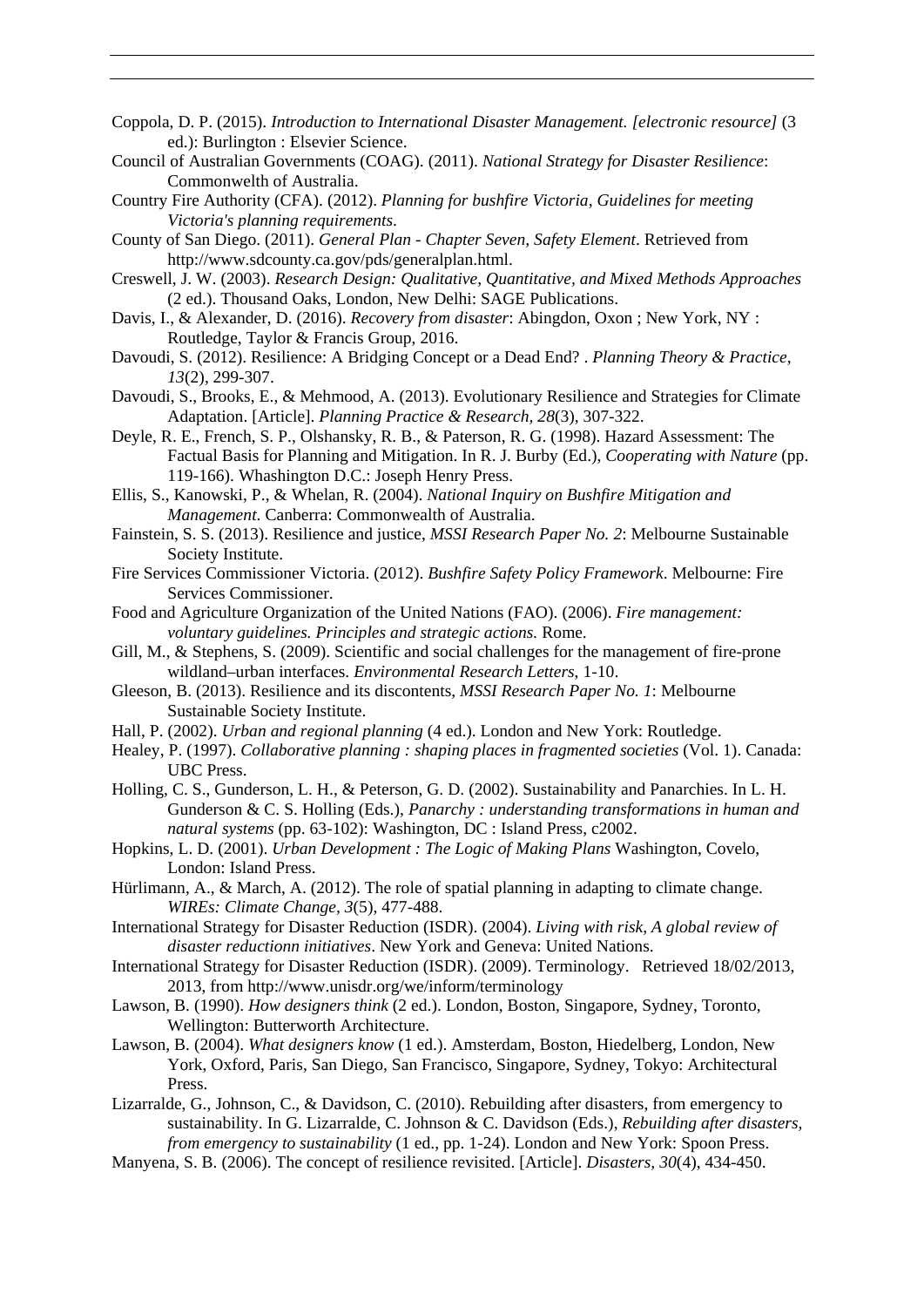- Manyena, S. B., O'Brien, G., O'Keefe, P., & Rose, J. (2011). Disaster resilience: a bounce back or bounce forward ability? [Article]. *Local Environment, 16*(5), 417-424.
- March, A., & Henry, S. (2007). A Better Future from Imagining the Worst: Land Use Planning and Training Responses to Natural Disaster. *The Australian Journal of Emergency Management, 22*(3), 17-22.
- Ministère de l'écologie du developpement durable et de l'énergie. (2012). L'essentiel sur, Feux de forêt - L'exposition en France. Retrieved 14/10, 2013, from http://www.statistiques.developpement-durable.gouv.fr/lessentiel/ar/368/1239/feux-foretlexposition-france.html
- Ministerio de Agricultura Alimentación y Medio Ambiente. (2013). Estadísticas de Incendios Forestales. Retrieved 14/10, 2013, from
	- http://www.magrama.gob.es/es/biodiversidad/estadisticas/Incendios\_default.aspx#para3
- National Fire Protection Association (NFPA). (2012). Codes and Standards, NFPA 1141, Standard for Fire Protection Infrastructure for Land Development in Wildland, Rural, and Suburban Areas. Retrieved 9/10, 2013, from http://www.nfpa.org/codes-and-standards/document-informationpages
- National Fire Protection Association (NFPA). (2013a). Codes and Standards, NFPA 1144, Standard for Reducing Structure Ignition Hazards from Wildland Fire. Retrieved 9/10, 2013, from http://www.nfpa.org/codes-and-standards/document-information-pages
- National Fire Protection Association (NFPA). (2013b). Regulations and Plans. Retrieved 31-07, 2013, from http://www.firewise.org/information/regulations-and-plans.aspx
- National Wildfire Coordinating Group (NWCG). (2006). *Glossary of Wildland Fire Terminology*: NWCG.
- NSW Rural Fire Service. (2006). *Planning for bush fire protection*. Australia: NSW Rural Fire Service with the Department of Planning.
- Orange County. (2005). *General Plan*. Retrieved from http://ocplanning.net/planning/generalplan2005.
- Ramsay, C., & Rudolph, L. (2003). *Landscape and Building Design for Bushfire Areas. [electronic resource]*. Melbourne: CSIRO Publishing.
- Sapountzaki, K., Wanczura, S., Casertano, G., Greiving, S., Xanthopoulos, G., & Ferrara, F. (2011). Disconnected policies and actors and the missing role of spatial planning throughout the risk management cycle. *Natural Hazards, 59*(3), 1445-1474.
- Shah, F., & Ranghieri, F. (2012). *A Workbook on Planning for Urban Resilience in the Face of Disasters, Adapting Experiences from Vietnam's Cities to Other Cities*. Washington D.C.: The World Bank.
- Strauss, A., & Cobin, J. (1990). *Basics of Qualitative Research, Grounded Theory Procedures and Techniques*. Newbury Park, London, New Delhi: SAGE Publications.
- Sudmeier Rieux, K. (2014). Resilience an emerging paradigm of danger or of hope? *Disaster Prevention and Management, 23*(1), 67-80.
- Victoria Planning Provisions. (2013). *Particular provisions, clause 52.47 Bushfire Protection: Planning Requirements*
- Welsh, M. (2014). Resilience and responsibility: governing uncertainty in a complex world. *The Geographical Journal*(1), 15.
- Yin, R. K. (1994). *Case Study Research* (2 ed.): SAGE Publications.
- Zhou, H., Wang, J. a., Wan, J., & Jia, H. (2010). Resilience to natural hazards: a geographic perspective. [Article]. *Natural hazards*(1).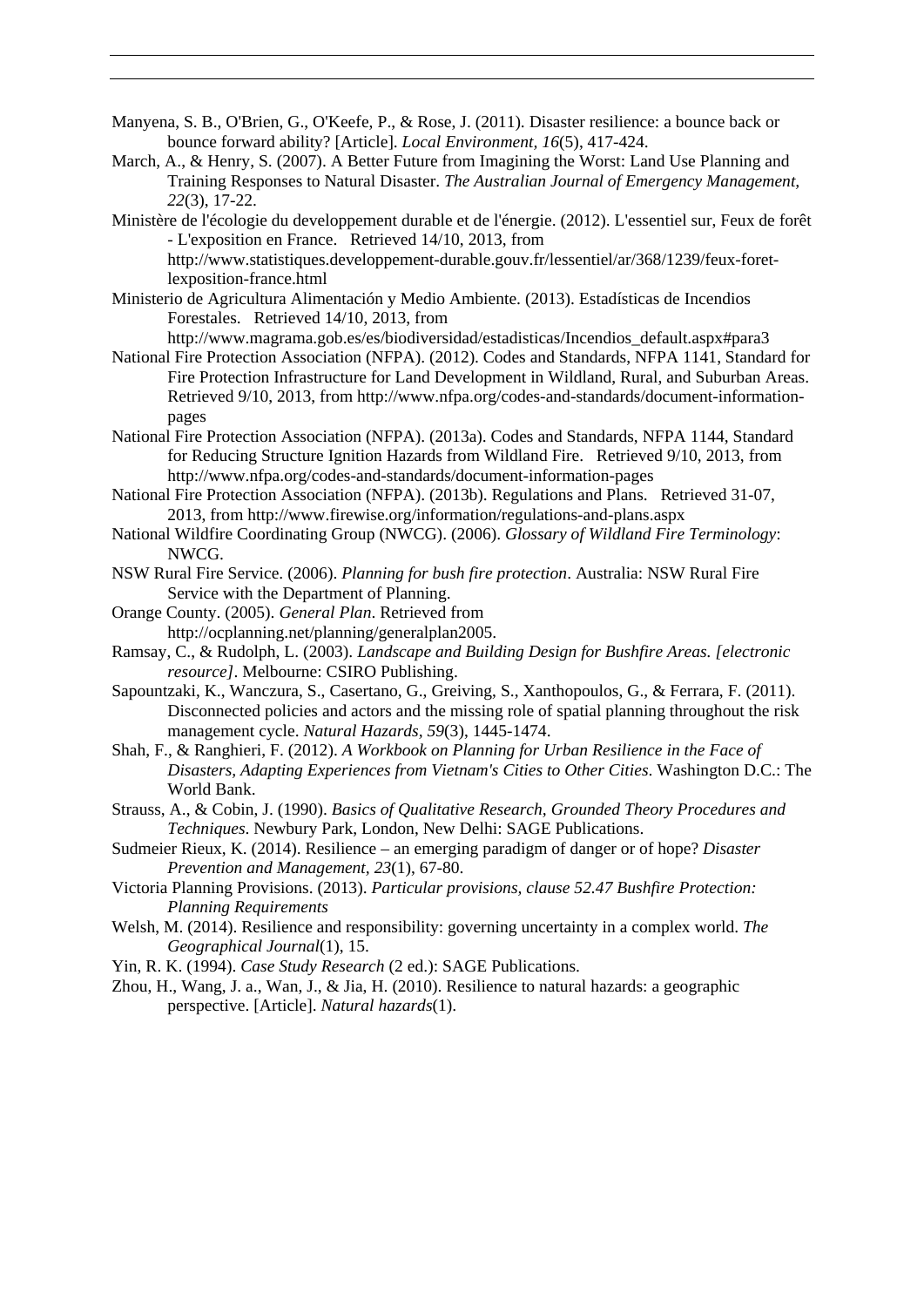|                  |                                                | Year of<br><b>Publishing</b> | <b>Name of the Policy</b>                                                                                                                                                                                                  | Name given to<br>bushfire in the<br>document |
|------------------|------------------------------------------------|------------------------------|----------------------------------------------------------------------------------------------------------------------------------------------------------------------------------------------------------------------------|----------------------------------------------|
| <b>USA</b>       | <b>Federal</b>                                 | 2017*                        | NFPA 1141, Standard for Fire Protection Infrastructure for Land Development<br>in Wildland, Rural, and Suburban Areas.                                                                                                     | wildfire                                     |
|                  |                                                | 2017*                        | NFPA 1142, Standard on Water Supplies for Suburban and Rural Fire Fighting.                                                                                                                                                | wildfire                                     |
|                  |                                                | 2013                         | NFPA 1144, Standard for Reducing Structure Ignition Hazards from Wildland<br>Fire.                                                                                                                                         | wildfire                                     |
|                  |                                                | 2014                         | NFPA 1143, Standard for Wildland Fire Management.                                                                                                                                                                          | wildfire                                     |
|                  | <b>California State</b>                        | 2016                         | California Code of Regulations. Title 14- Division 1.5- Chapter 7- Subchapters<br>$2$ and $3$                                                                                                                              | wildfire                                     |
|                  |                                                | 1943                         | California Government Code. Title 5, Division 1, Chapter 6.8. Very High Fire<br>Hazard Severity Zones, Section 51175-51189                                                                                                 | wildfire                                     |
|                  |                                                | 1939                         | California Public Resource Code. Division 4., Part 2, Chapter 3. Mountainous,<br>Forest, Bush and Grass Covered Lands 4291-4299                                                                                            | wildfire                                     |
|                  | <b>San Diego</b><br>County                     | 2011                         | General Plan - Public Facilities, Services & Safety Element                                                                                                                                                                | wildfire                                     |
|                  | <b>Orange County</b>                           | 2014                         | <b>General Plan</b>                                                                                                                                                                                                        | wildfire                                     |
| <b>FRANCE</b>    | Commune<br>d'Assas                             | 2005                         | Plan de Prévention des Risques Naturels Prévisibles d'Incendies de Foret<br>(PPRif)                                                                                                                                        | incendies de<br>foret                        |
|                  | Commune de la<br>Gaude                         | 2014                         | Plan de Prévention des Risques Naturels Prévisibles d'Incendies de Foret<br>(PPRif)                                                                                                                                        | incendies de<br>foret                        |
| <b>SPAIN</b>     | Comunidad<br>Autónoma de<br><b>Extremadura</b> | 2014                         | Plan de Prevención de Incendios Forestales de la Comunidad Autónoma de<br>Extremadura (Plan PREIFEX)                                                                                                                       | incendios<br>forestales                      |
|                  | Comunidad<br>Autónoma de<br>Galicia            | 2006                         | Decreto 105/2006, do 22 de xuño, polo que se regulan medidas relativas á<br>prevención de incendios forestais, á protección dos asentamentos no medio<br>rural e á regulación de aproveitamentos e repoboacións forestais. | incendios<br>forestais                       |
|                  |                                                | 2007                         | Lei 3/2007, do 9 de abril, de prevención e defensa contra os incendios<br>forestais de Galicia.                                                                                                                            | incendios<br>forestais                       |
| <b>AUSTRALIA</b> | <b>Victoria State</b>                          | 2014                         | Victoria Planning Provisions, clause 52.47                                                                                                                                                                                 | bushfires                                    |

\*Note 2017, referenced as reported, pre-released edition.

TABLE 1: International cases analysed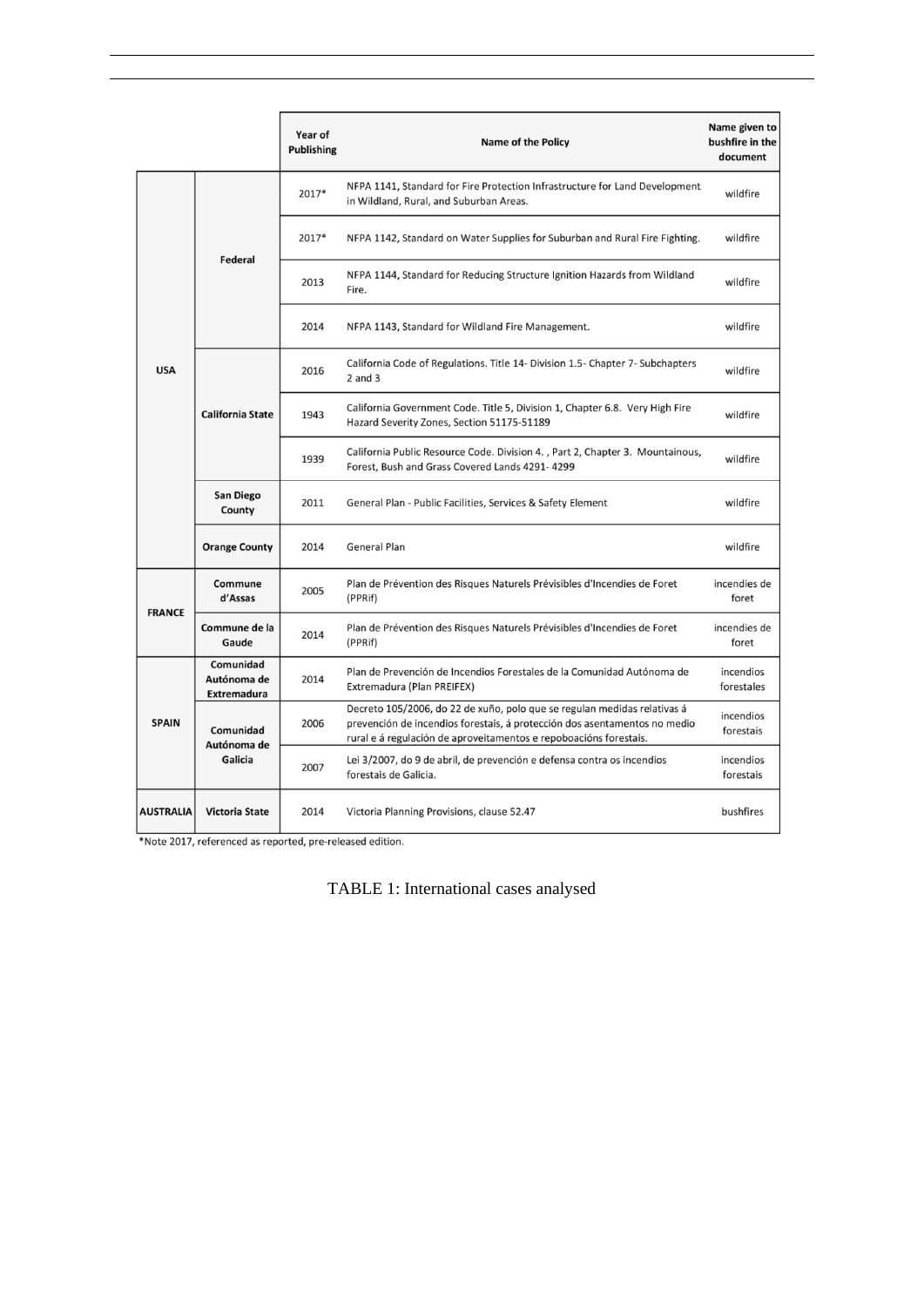| <b>Expertise of the interviewee</b>    | <b>Identification code allocated</b> |  |  |  |  |
|----------------------------------------|--------------------------------------|--|--|--|--|
| <b>Emergency Agency Representative</b> | EAR1                                 |  |  |  |  |
| <b>Emergency Agency Representative</b> | EAR <sub>2</sub>                     |  |  |  |  |
| <b>Fire Behavior Scientist</b>         | FBS1                                 |  |  |  |  |
| Regulator                              | R1                                   |  |  |  |  |
| Regulator                              | R <sub>2</sub>                       |  |  |  |  |

TABLE 2: Expertize and code allocated to the interviewees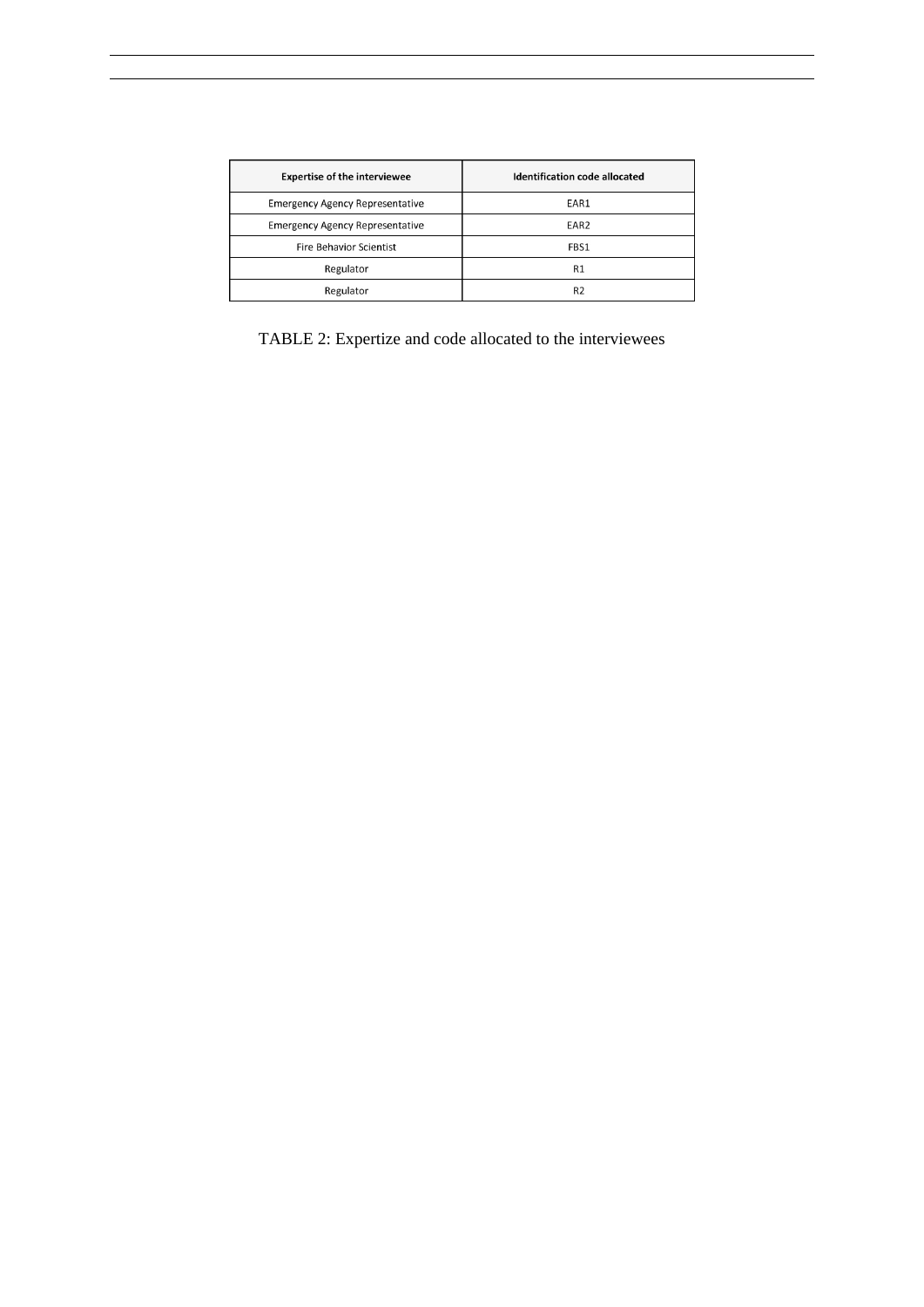|                                                                           |                                    | <b>Design Principles for Acting on Vulnerability</b>                          |                          |                                            |             |                                                                                                 |                          |                                                 |                          |                                                                           |              |
|---------------------------------------------------------------------------|------------------------------------|-------------------------------------------------------------------------------|--------------------------|--------------------------------------------|-------------|-------------------------------------------------------------------------------------------------|--------------------------|-------------------------------------------------|--------------------------|---------------------------------------------------------------------------|--------------|
|                                                                           |                                    | <b>Considering the</b><br>context and<br>landscape impact<br>on vulnerability |                          | Adequate<br>separation from<br>fire source |             | <b>Management or</b><br>modification of<br>vegetation,<br>landscaping or<br>other fuels sources |                          | <b>Managing the</b><br>density of<br>structures |                          | Protecting<br>infrastructure and<br>land-uses of greater<br>vulnerability |              |
|                                                                           |                                    | Site                                                                          | Subdivision              | Site                                       | Subdivision | Site                                                                                            | Subdivision              | Site                                            | Subdivision              | Site                                                                      | Subdivision  |
| <b>USA</b>                                                                | Federal                            | X                                                                             | ٠                        | X                                          |             | $\mathsf{X}$                                                                                    | ÷                        | $\mathsf{X}$                                    |                          |                                                                           | X            |
|                                                                           | California                         | $\overline{a}$                                                                | X                        | $\mathsf{X}$                               | X           | $\mathsf{X}$                                                                                    | X                        | ٠                                               | $\overline{\phantom{a}}$ |                                                                           | X            |
|                                                                           | <b>San Diego County</b>            | $\mathsf{x}$                                                                  | $\overline{\phantom{a}}$ | $\overline{\phantom{a}}$                   | ä,          | $\mathsf{X}$                                                                                    | $\overline{\phantom{a}}$ | $\overline{\phantom{a}}$                        | $\mathsf{x}$             | $\overline{a}$                                                            | X            |
|                                                                           | <b>Orange County</b>               | $\overline{a}$                                                                | $\overline{\phantom{a}}$ | $\overline{\phantom{a}}$                   |             | $\mathsf{X}$                                                                                    | $\overline{a}$           | ٠                                               | X                        | $\overline{\phantom{a}}$                                                  |              |
| <b>FRANCE</b>                                                             | <b>Commune d'Assas</b>             | ä,                                                                            | $\overline{\phantom{a}}$ | $\overline{\phantom{m}}$                   | X           | $\mathsf{X}$                                                                                    | $\overline{a}$           | $\overline{a}$                                  | $\mathsf{x}$             | $\overline{\phantom{a}}$                                                  |              |
|                                                                           | Commune de la<br>Gaude             |                                                                               | $\mathsf{x}$             |                                            | X           | $\mathsf{x}$                                                                                    |                          |                                                 | X                        |                                                                           | $\mathsf{X}$ |
| <b>SPAIN</b>                                                              | Comunidad Autón.<br>de Extremadura |                                                                               | $\overline{\phantom{a}}$ | ٠                                          | X           | $\overline{a}$                                                                                  | $\overline{a}$           | ٠                                               | $\overline{\phantom{a}}$ | ٠                                                                         |              |
|                                                                           | Comunidad Autón.<br>de Galicia     | $\overline{a}$                                                                | $\overline{a}$           | X                                          | X           | $\mathsf{X}$                                                                                    | $\overline{a}$           | ÷                                               | $\overline{\phantom{a}}$ | $\overline{a}$                                                            |              |
| <b>AUSTRALIA Victoria</b>                                                 |                                    | X                                                                             | X                        | X                                          | X           | X                                                                                               | $\overline{a}$           | ÷                                               | $\overline{\phantom{a}}$ | X                                                                         |              |
| N° Cases that Consider each<br>Principle (irrespectively of the<br>scale) |                                    | 5                                                                             |                          | 7                                          |             | 8                                                                                               |                          | 4                                               |                          | 5                                                                         |              |

TABLE 3: Five Design Principles for Acting on Vulnerability found in the nine analysed policies